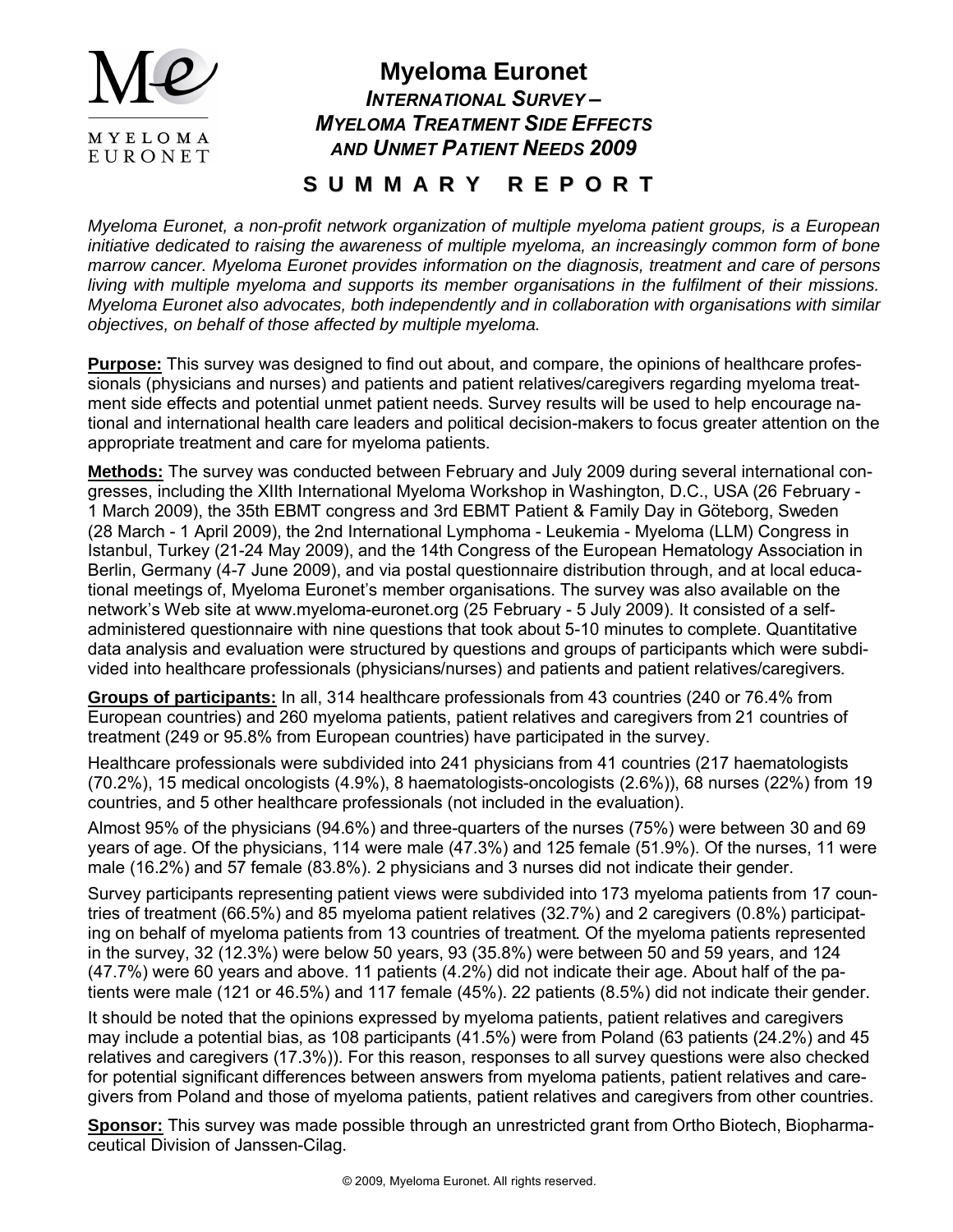# **SUMMARY OF RESULTS**

#### **Introductory remark**

Because of the comparatively small number survey participants, this survey cannot be considered as representative of the thoughts and opinions of all myeloma patients and healthcare professionals across Europe. The uneven distribution of participant groups across countries also does not allow comparing opinions expressed by physicians and nurses with those of patients and relatives from one and the same country. However, this survey does allow drawing some conclusions regarding the thoughts and opinions expressed by physicians/nurses on one side and myeloma patients/relatives/caregivers on the other side, especially in cases where thoughts and opinions are shared or reveal significant differences.

#### **Question 1 for physicians/nurses:**

"**For how long have you been treating/caring for myeloma patients?**"  $(1)$  = Less than 1 year; 2) = 1-3 years; 3) = 3-5 years; 4) = 5-10 years; 5) = More than 10 years)

More than three-quarters of physicians (83.1%) and two-thirds of nurses (66.2%) who have responded to this question stated that they had been treating/caring for myeloma patients for more than 5 years.



Graph 1) Years of practice treating/caring for myeloma patients (in %)

#### **Question 2 for physicians/nurses:**

"On average, how many myeloma patients do you see in one week?"  $(1 = 1$  rarely see myeloma patients;  $2) = 1-5$ ;  $3) = 6-10$ ;  $4) = 11-20$ ;  $5) = 21-50$ ;  $6) =$  More than 50)

About two-thirds of physicians (69.5%) and more than half of the nurses (60.3%) who have answered this question stated that they see 1-10 myeloma patients per week on average.

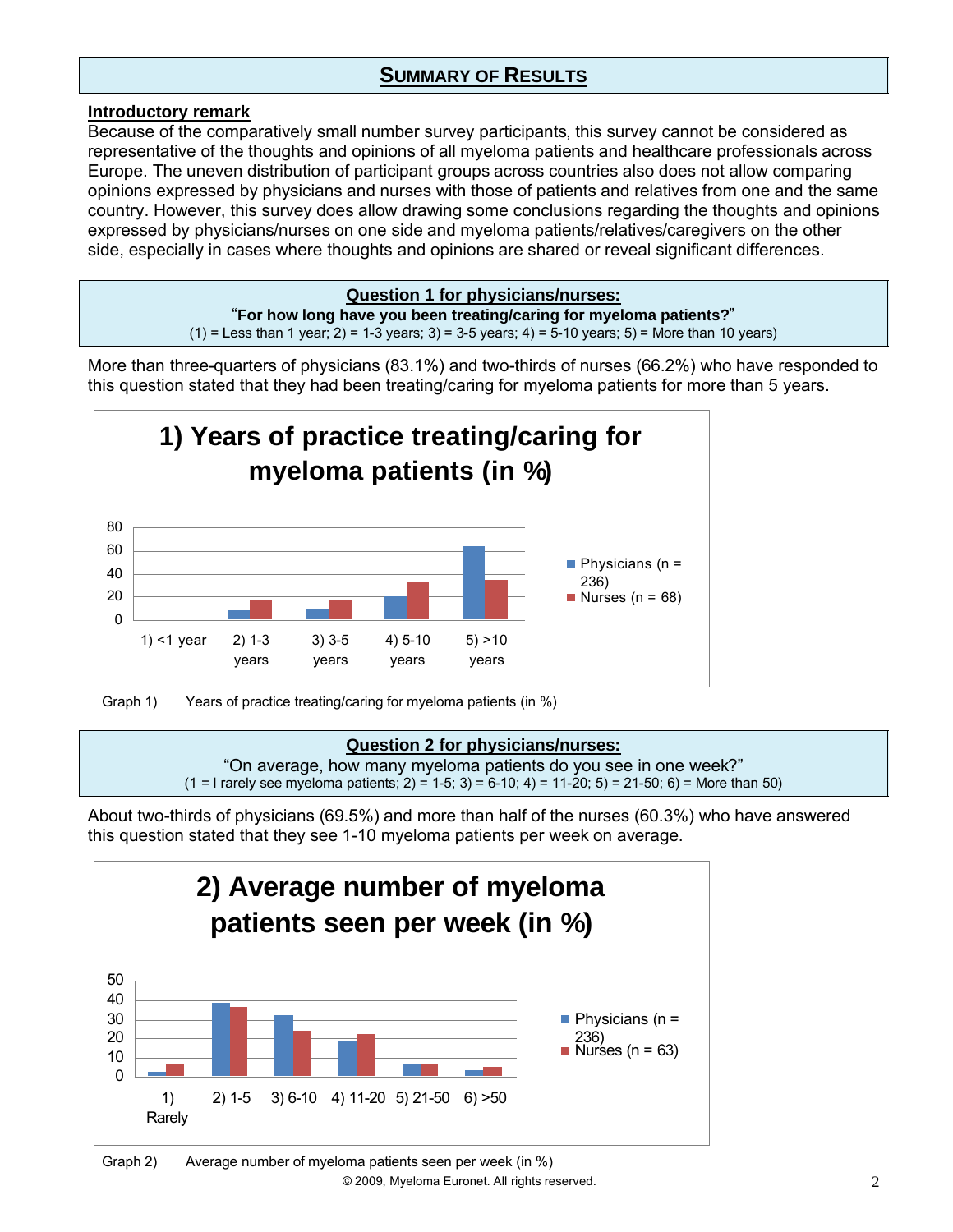#### **Question 1 for patients/patient relatives/caregivers:**

"For how long have you (has your family member) received myeloma treatment?"  $(1)$  = Less than 1 year; 2) = 1-3 years; 3) = 4-5 years; 4) = 6-10 years; 5) = More than 10 years)

About half of the myeloma patients (49.1%) and more than two-thirds of the myeloma patients represented by their relatives or caregivers (69%) who responded to this question stated they had been receiving myeloma treatment for less than 1 year up to 3 years, and about half of myeloma patients (50.9%) and close to one-third of myeloma patients represented by their relatives or caregivers (31%) answered that they had been receiving myeloma treatment for more than 4 years.

Graphs illustrating the differences between myeloma patients, patient relatives and caregivers from Poland and myeloma patients, patient relatives and caregivers from other countries are shown in the "Additional Graphs" section at the end of this report.



Graph 3) Years of myeloma treatment (in %)

#### **Question 2 for patients/patient relatives/caregivers:**

"Where do you (does your family member) stand in the course of myeloma treatment?"  $(1)$  = Initial treatment; 2) = Remission; 3) = Relapse; 4) = Resistant myeloma; 5) = Maintenance

More than half of the myeloma patients (52.7%) and close to half of the myeloma patients represented by their relatives or caregivers (45.7%) who responded to this question stated they were either in remission or on maintenance treatment. About one-fifth of myeloma patients (21 %) and one-quarter of the myeloma patients represented by their relatives or caregivers (24.7%) stated they were receiving initial treatment, and more than one-quarter of myeloma patients (26.4%) and close to one-third of the myeloma patients represented by their relatives or caregivers (29.6%) stated they had a relapse or resistant myeloma.



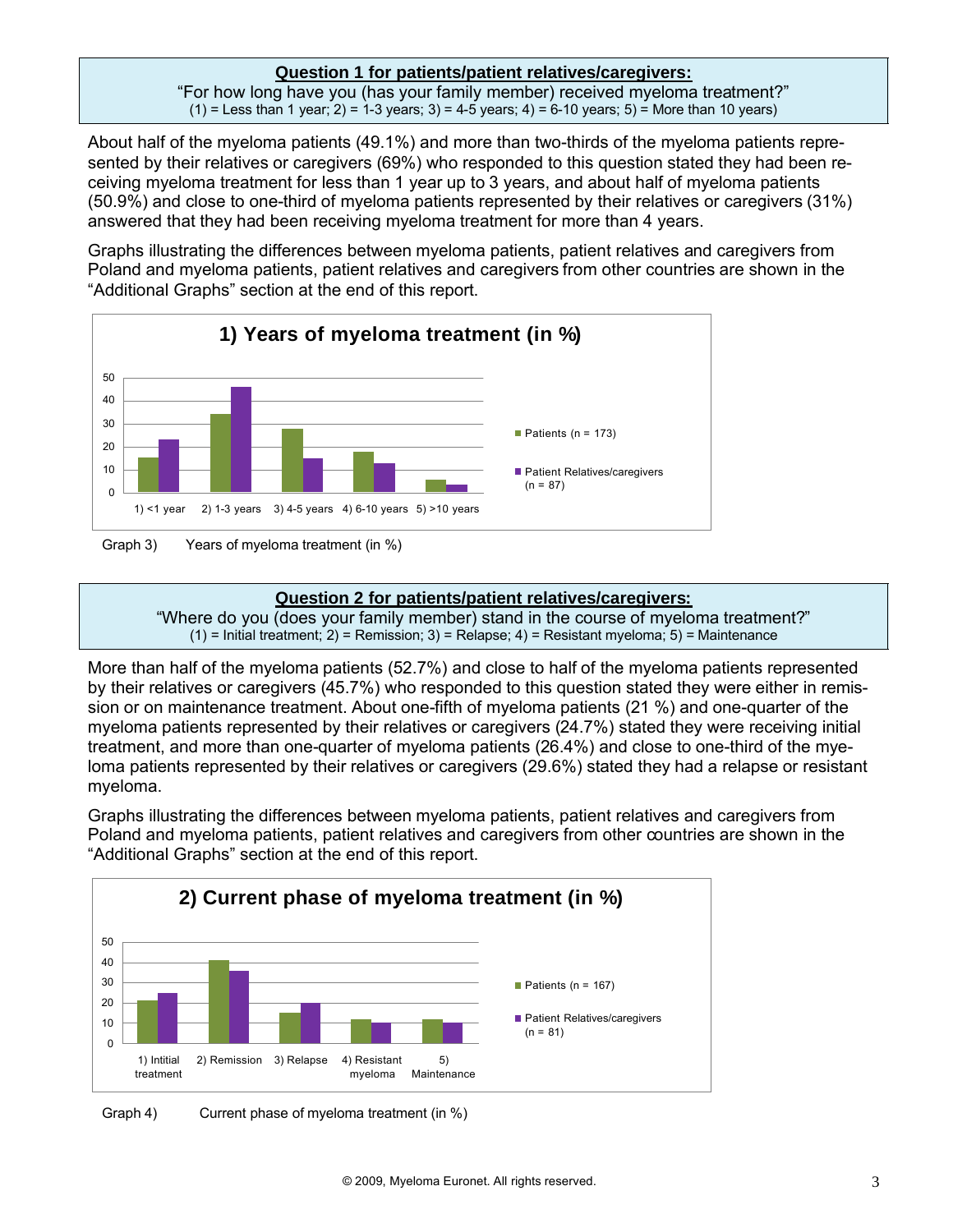## **Question 3:** – For healthcare professionals: "Which of the following treatments are used in your institution to treat myeloma patients?" – For myeloma patients/relatives/caregivers: "Which of the following treatments have you (your family member) had during the course of your disease?" 1) = Chemotherapy; 2) = High-dose chemotherapy; 3) = Radiation therapy; 4) = Autologous transplant; 5) Allogeneic transplant; 6) = Bortezomib (Velcade); 7) = Lenalidomide (Revlimid); 8) = Thalidomide; 9) = Bisphosphonates; 10) = Interferon; 11) = Steroids; 12) = Antibiotics; 13) = Orthopaedic interventions 14) = Complementary therapies along with standard medical treatments; 15) = Alternative therapies in place of standard medical treatments It was possible to tick more than one answer option. According to the physicians who answered this question, the most frequent myeloma treatment option

used was chemotherapy (95%), followed by Bortezomib and bisphosphonates (89.2% each), steroids (86.3%), and Thalidomide (82.1%). According to nurses, the most frequent myeloma treatment option used was autologous transplant (85.3%), followed by chemotherapy, Bortezomib and Thalidomide (79.4% each), steroids and high-dose chemotherapy (66.2% each).

According to the myeloma patients who responded to this question, the most frequent myeloma treatment option received was chemotherapy (73.7%), followed by autologous transplant (61.4%), high-dose chemotherapy (50.3%), bisphosphonates (49.7%), and Thalidomide (49.1%). According to the myeloma patient relatives and caregivers who answered this question, the most frequent myeloma treatment option received by the patients they were representing in this survey was chemotherapy (70.9%), followed by Thalidomide (51.2%), steroids (47.7%), autologous transplant (44.2%) and high-dose chemotherapy (40.7%).

Graphs illustrating the differences between myeloma patients, patient relatives and caregivers from Poland and myeloma patients, patient relatives and caregivers from other countries are shown in the "Additional Graphs" section at the end of this report.





Graph 5) Myeloma treatments used/received (in %)

## **Question 4:**

– For healthcare professionals: "Would you say that your patients are well informed about potential side effects of myeloma treatment options?"

– For myeloma patients/relatives/caregivers:

"Would you say that you were (your family member was) appropriately informed about potential side effects of myeloma treatment options by your (your family member's) doctor?"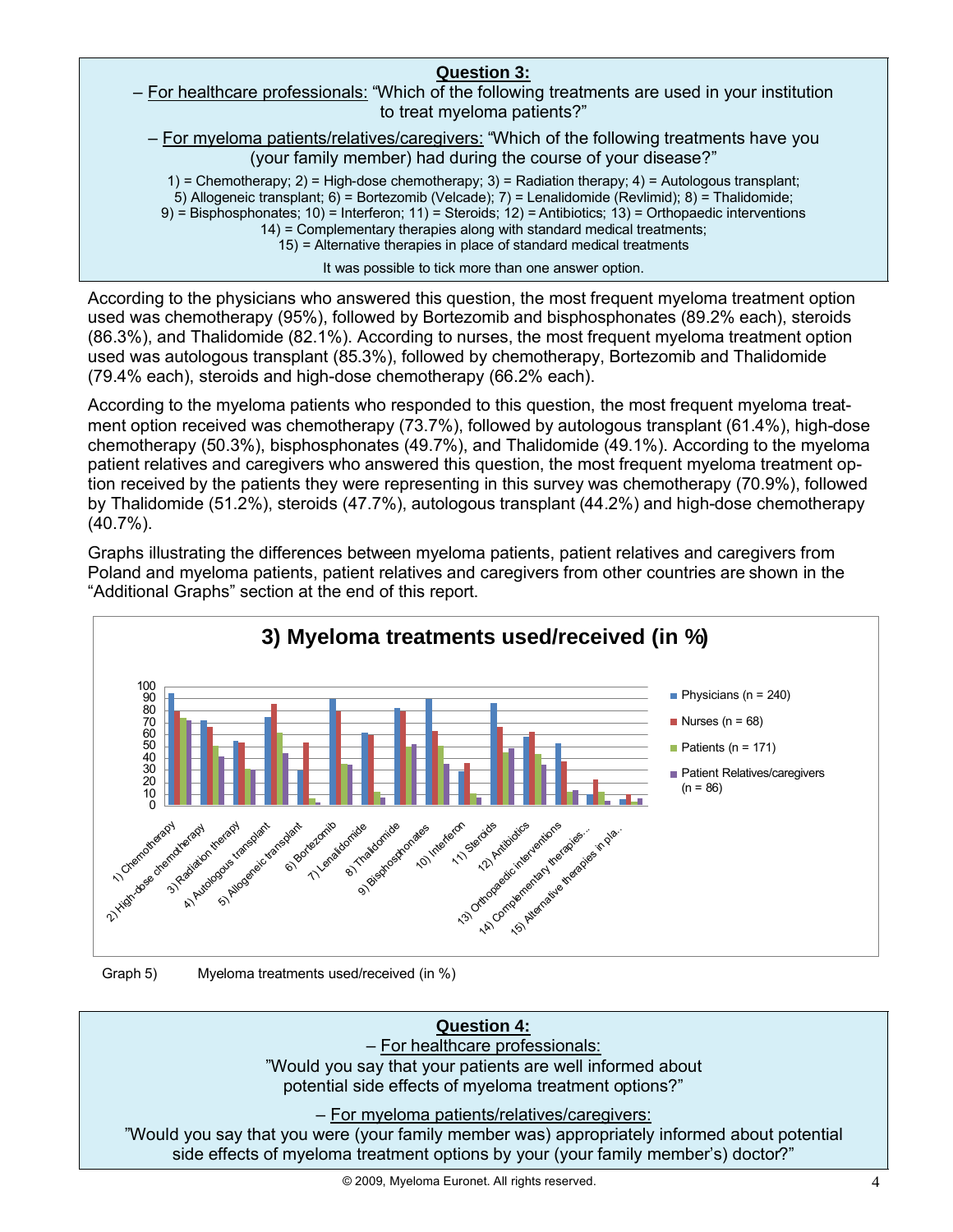The majority of physicians (84.3%) and nurses (86.8%) who have responded to this question stated that they felt their patients were well informed about potential side effects of myeloma treatment options, but less than two-thirds of myeloma patients (63.6%) and just over half of patient relatives and caregivers (52.9%) stated that they felt they (or the patients they represented in this survey) were appropriately informed about potential side effects of myeloma treatment options by their (family member's) doctor.

Almost one in four myeloma patients (24.2%) and more than one-quarter of patient relatives and caregivers (28.2%) who have answered this question said that the patients they represented in this survey were not appropriately informed about potential side effects of myeloma treatment options by their doctor.

Graphs illustrating the differences between myeloma patients, patient relatives and caregivers from Poland and myeloma patients, patient relatives and caregivers from other countries are shown in the "Additional Graphs" section at the end of this report.



Graph 6) Good level of information of patients about potential myeloma treatment side effects (in %)

## **Question 5:**

#### – For healthcare professionals:

"In the following overview, please tick those myeloma treatment side effects that you feel have the most negative impact on a myeloma patient's overall well-being."

#### – For myeloma patients/relatives/caregivers:

"In the following overview, please tick those myeloma treatment side effects that you feel have the most negative impact on a myeloma patient's overall well-being and please underline those that you have (your family member has) experienced while undergoing myeloma treatment."

1) = Nausea and vomiting; 2) = Hair loss; 3) = Mouth problems (sore mouth/lips, mouth ulcers); 4) = Infections, incl. influenza, pneumonia, etc.;  $5$ ) = Decreased appetite, weight loss;  $6$ ) = Effects on the stomach and/or colon, incl. obstipation, diarrhea, mucositis (inflammation of membranes lining the digestive tract); 7) = Fatigue, malaise, weakness, dizziness, somnolence, sedation, insomnia; 8) = Respiratory problems, incl. difficulty breathing, shortness of breath; 9) = Decreased body function, incl. loss/lack of strength, sexual activity, lack of mobility; 10) = Depression and anxiety; 11) = Fever; 12) = Muscle cramps, tremor (trembling or shaking); 13) = Kidney problems; 14) = Pain, incl. headache, pain associated with neuropathy, etc.; 15) = Neuropathy (nerve disorder that can result in abnormal or decreased sensation, or burning/tingling.When hands and feet are affected, it is referred to as peripheral neuropathy.); 16) = Hand-foot syndrome (tingling/burning, redness, flaking, swelling, blisters, or sores on the palms of the hands or soles of the feet); 17) = Skin problems, incl. rash; 18) = Bruises; 19) = Edema (abnormal accumulation of fluid beneath the skin, or in one or more cavities of the body); 20) = Increased bleeding due to shortage of blood platelets (thrombocytopenia); 21) = Blood pressure and heart problems, incl. slow heart action (bradycardia), heart rhythm failures, and low blood pressure (hypotension); 22) = Other blood problems, incl. shortage of red or white blood cells (anaemia or neutropenia) and high blood sugar (hyperglycaemia); 23) = Thrombotic events, incl. deep vein thrombosis (blood clot in one of the deep veins in the body) and pulmonary embolism; 24) = Damage to the jawbone (osteonecrosis); 25) = Graft-versus-host disease (transplant complication where donor immune cells attack the recipient's cells)

It was possible to tick more than one answer option.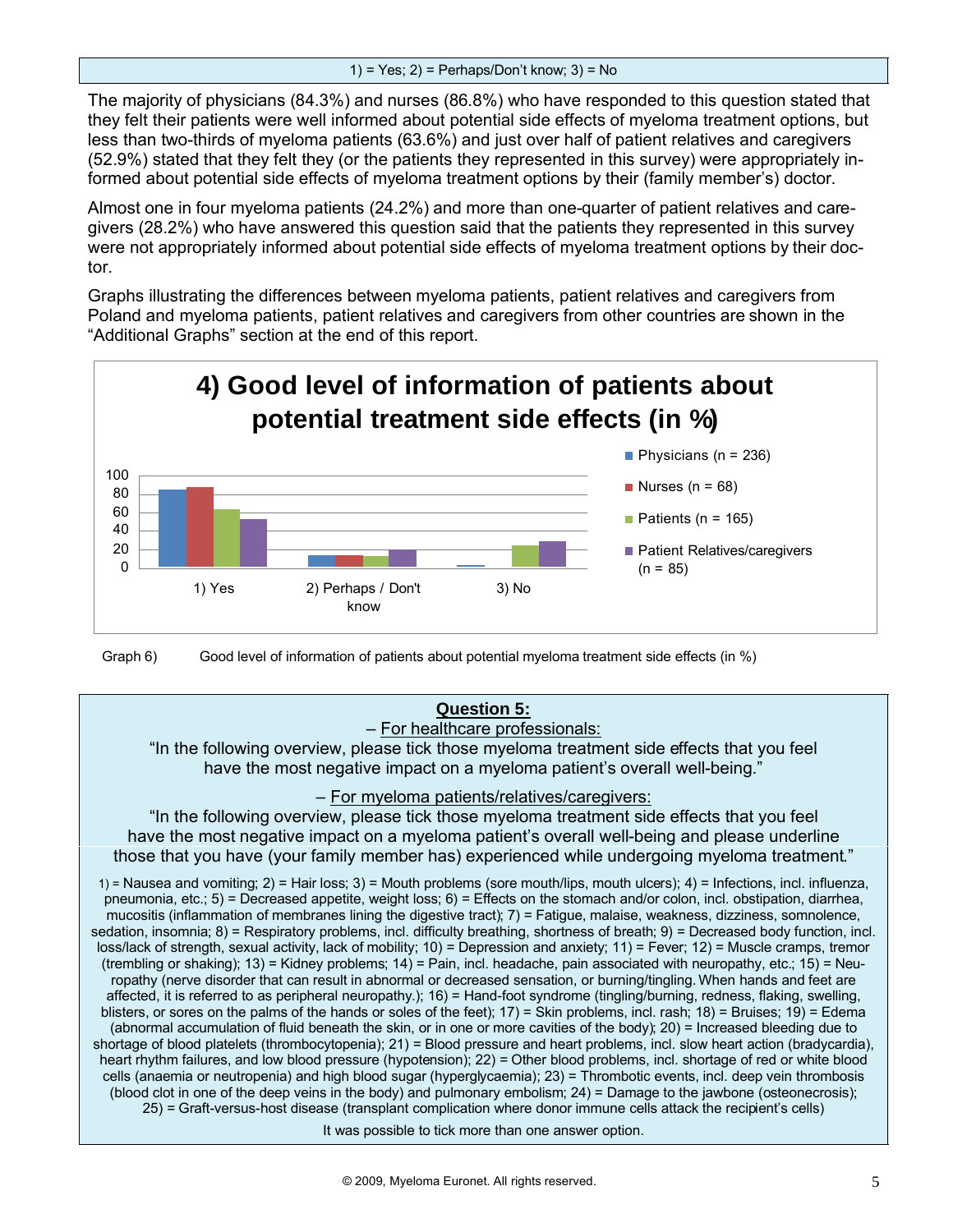According to the physicians and nurses who responded to this question, neuropathy has the most negative impact on a myeloma patient's overall well-being (82.6% and 76.5% respectively), followed by fatigue/malaise/weakness/dizziness/somnolence/sedation/insomnia (59.8% and 72.1% respectively).

Physicians stated that infections had the third-most negative impact on a myeloma patient's overall wellbeing (55.6%), followed by pain (47.7%) and thrombotic events (47.3%), whereas nurses responded that the third-most negative myeloma treatment side effect concerning a patient's overall well-being was nausea and vomiting (61.8%), followed by pain (57.4%), infections, and effects on the stomach and/or colon (47.1% each).

According to the patients and patient relatives and caregivers who answered this question, the myeloma treatment side effect with the most negative impact on a myeloma patient's overall well-being is fatigue/malaise/weakness/dizziness/somnolence/sedation/insomnia (72.8% and 69.8% respectively). Myeloma patients responded that the second-most negative myeloma treatment side effect concerning a patient's overall well-being was neuropathy (53.9%), followed by decreased body function (52.7%), hair loss (49.1%), and effects on the stomach and/or colon (48.5%), while patient relatives and caregivers stated that effects on the stomach and/or colon had the second-most negative impact on a myeloma patient's overall well-being (54.7%), followed by hair loss (52.3%), nausea and vomiting (46.5%), decreased body function, and neuropathy (45.4% each).

Graphs illustrating the differences between myeloma patients, patient relatives and caregivers from Poland and myeloma patients, patient relatives and caregivers from other countries are shown in the "Additional Graphs" section at the end of this report.



Graph 7) Myeloma treatment side effects with the most negative impact on overall well-being (in %)

© 2009, Myeloma Euronet. All rights reserved. **6** 6 When asked about the myeloma treatment side effects experienced while undergoing myeloma treatment, less than 50% of the patients and patient relatives and caregivers who had expressed their opin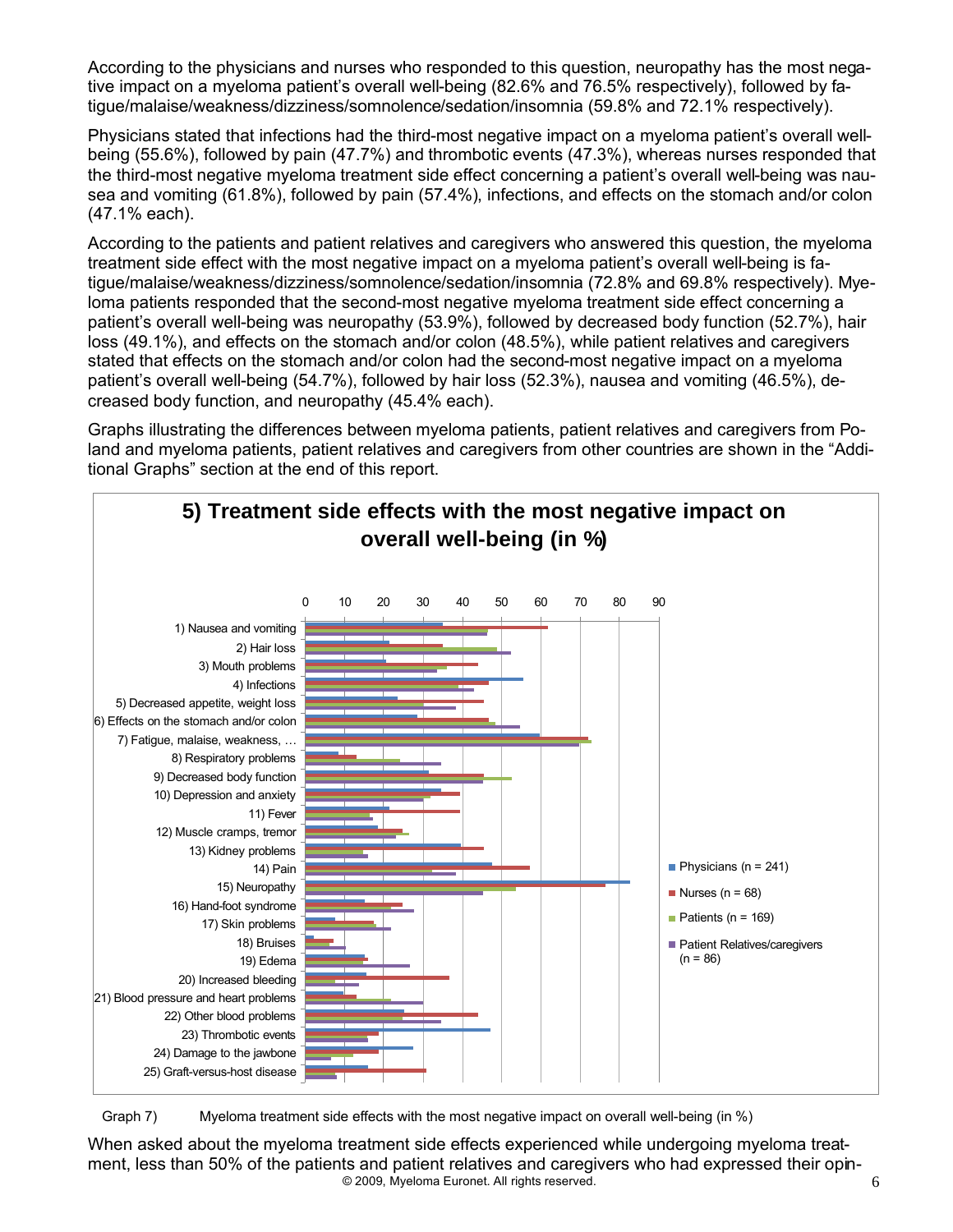ions in the previous question responded (82 and 35 respectively). According to both groups of participants, fatigue/malaise/weakness/dizziness/somnolence/sedation/insomnia is the most frequently experienced myeloma treatment side effect (79.3% and 71.4% respectively).

According to myeloma patients, hair loss is the second-most frequently experienced treatment side effect (61%), followed by nausea and vomiting (54.9%), effects on the stomach and/or colon (53.7%), and neuropathy (51.2%). According to patient relatives and caregivers, the effects on the stomach and/or colon constitute the second-most frequently experienced myeloma treatment side effect (54.3%), followed by other blood problems (incl. shortage of red or white blood cells (anaemia or neutropenia) and high blood sugar (hyperglycaemia), 51.4%), hair loss (48.6%), decreased appetite/weight loss, decreased body function, and depression and anxiety (45.7% each).

Other blood problems appear to be an issue especially for myeloma patients in Poland. Graphs illustrating the differences between myeloma patients, patient relatives and caregivers from Poland and myeloma patients, patient relatives and caregivers from other countries are shown in the "Additional Graphs" section at the end of this report.



Graph 8) Side effects experienced during myeloma treatment (in %)

## **Question 6:**

– For healthcare professionals:

"Are you satisfied with how myeloma patients manage the side effects that they have experienced?"

#### – For myeloma patients/relatives/caregivers:

"Are you satisfied with how the doctor has managed any side effects that you have (your family member has) experienced?"

1) = Very satisfied;  $2$ ) = Quite satisfied;  $3$ ) = Not really satisfied;  $4$ ) = Not satisfied at all; 5) = If you are not (really) satisfied, please state why not: …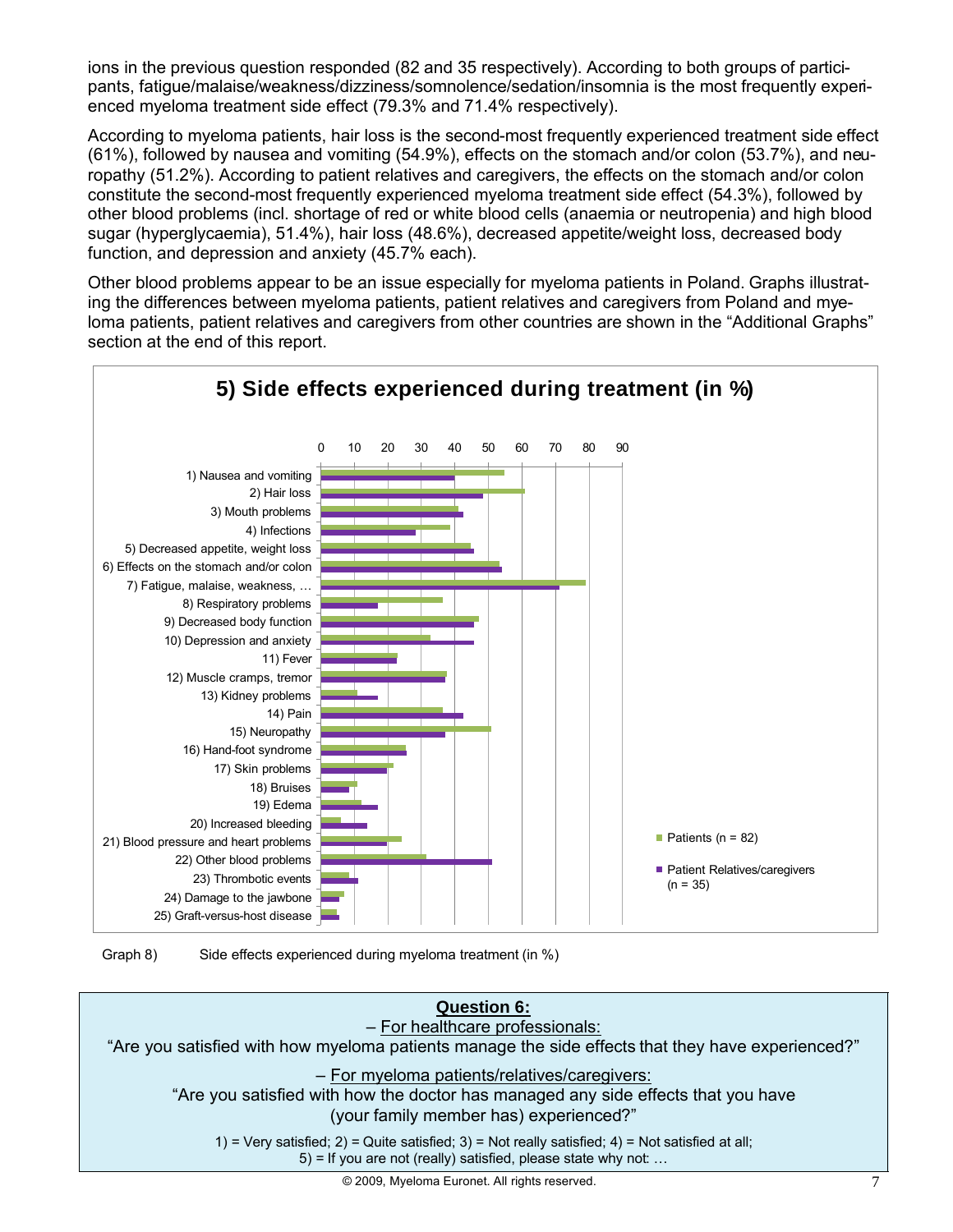More than two-thirds of physicians (67.2%) and more than three-quarters of nurses (83.8%) who responded to this question were "very satisfied" or "quite satisfied" with the way myeloma patients manage the side effects they have experienced, and around two-thirds of patients (69.5%) and patient relatives and caregivers (63.1%) who responded to this question were "very satisfied" or "quite satisfied" with how their side effects were managed by the doctor.

However, about one-third of the physicians (32.8%) and about one in six nurses (16.2%) were "not really satisfied" or "not satisfied at all" with how myeloma patients manage the side effects they have experienced. And about one-third of patients (30.5%) and more than one-third of the patient relatives and caregivers (36.9%) stated that they were "not really satisfied" or "not satisfied at all" with how the doctor has managed any side effects experienced during myeloma treatment.

Of those survey participants who stated that they were "not really satisfied" or "not satisfied at all," 29 physicians (38.2%), 1 nurse (9.1%), 32 myeloma patients (62.7%) and 21 patient relatives/caregivers (67.7%) also provided reasons for not being (really) satisfied with the management of side effects by the patient or the doctor. The most frequent reasons given by physicians included difficulties in treating side effects (44.8% of the physicians who stated reasons for not (really) being satisfied), followed by difficulties in (successfully) treating myeloma (20.7%), and lack of (patient) information (10.3%).

The most frequent reasons given by patients included lack of information from the doctor (21.9% of the patients who stated reasons for not (really) being satisfied), followed by lack of responsiveness/interest from the doctor (15.6%), and lack of time (9.4%). The most frequent reasons stated by patient relatives and caregivers included lack of information from the doctor (47.6% of the patient relatives and caregivers who stated reasons for not (really) being satisfied), followed by lack of competence from the treating physician (14.3%), lack of time, lack of continuity (not being treated by one physician), and lack of responsiveness/interest from the doctor (9.5% each).

The level of dissatisfaction in the Polish myeloma patient community was generally higher than in other countries. Graphs illustrating the differences between myeloma patients, patient relatives and caregivers from Poland and myeloma patients, patient relatives and caregivers from other countries are shown in the "Additional Graphs" section at the end of this report.



Graph 9) Healthcare professionals' satisfaction with patient management of side effects versus patients' satisfaction with doctor management of side effects (in %)

**Question 7:** – For healthcare professionals:

"To what extent do treatment-related side effects affect myeloma treatment in your daily practice?"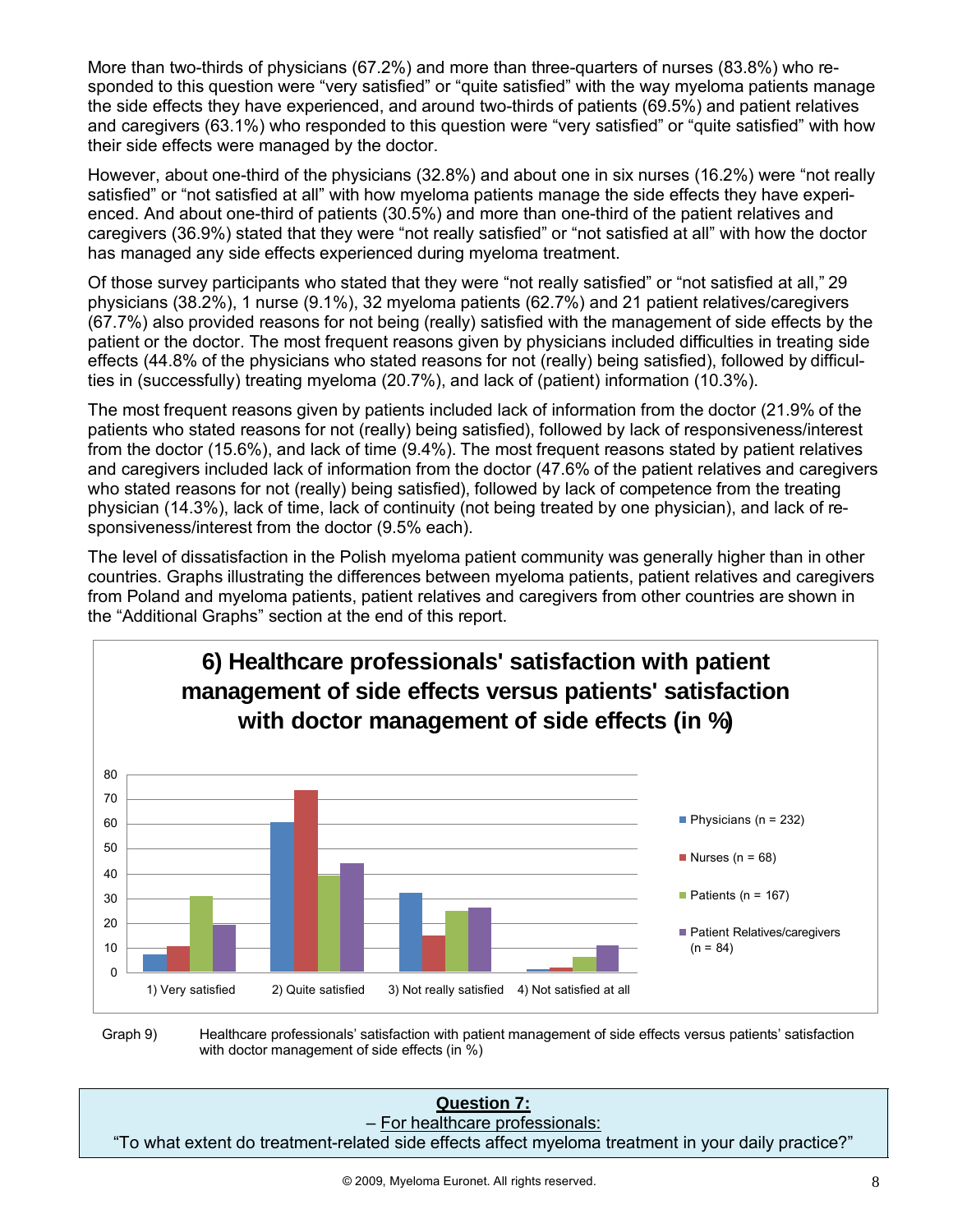1) = Often have to stop treatment; 2) = Often have to modify dosing; 3) = Don't know; 4) = Not at all – For myeloma patients/relatives/caregivers: "To what extent/how have treatment-related side effects affected your (your family member's) course of myeloma treatment?" 1) = Had to stop treatment; 2) = Had to modify dosing; 3) = Don't know; 4) = Not at all

When asked about the extent to which they feel treatment-related side effects affect myeloma treatment, about one in ten physicians (10.2%) and nurses (12.9%) who responded to this question stated that myeloma treatment often had to be stopped because of those side effects and about three-quarters of both groups (83.5% of physicians and 74.2% of nurses) said that it was often necessary to modify dosing because of treatment-related side effects.

The majority of myeloma patients who answered this question said that treatment-related side effects had no effect at all on their respective course of treatment (46%), a point of view also shared by more than one-third of the patient relatives and caregivers (37%) who responded to this question. About one in six patients and patient relatives and caregivers (16.6% and 16.1% respectively) stated that myeloma treatment had to be stopped because of treatment-related side effects and about one in five patients and patient relatives and caregivers (20.3% and 19.8% respectively) said that the dosing of the medication had to be modified due to those side effects.



Graph 10) Effect of treatment-related side effects on myeloma treatment (in %)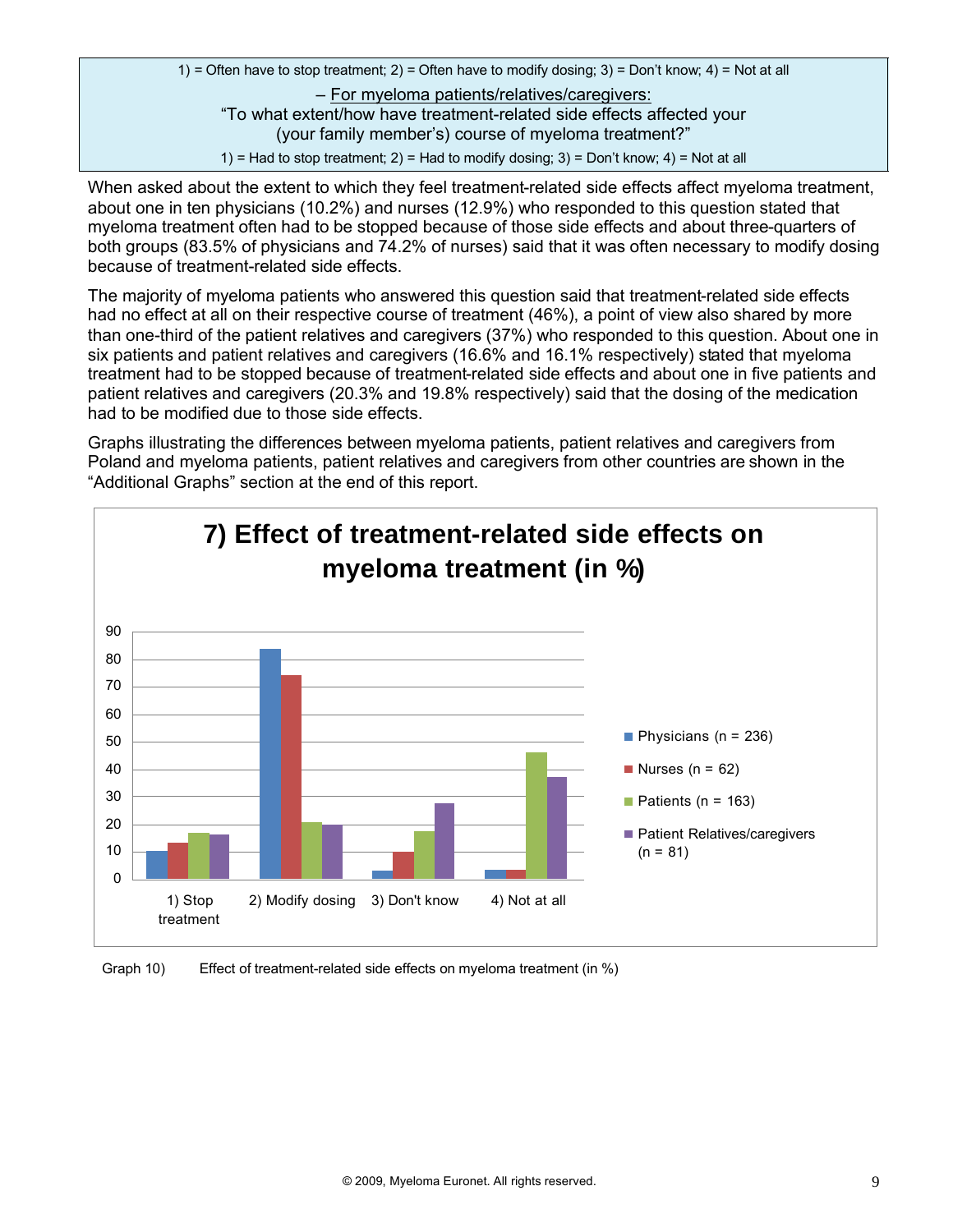#### **Question 8:**

"Are you aware of any treatment-related side effects that myeloma patients don't feel comfortable reporting to their doctor? Please list them below and also state what you think are potential reasons:"

1) Treatment side effects not or rarely reported: … 2) Potential reasons for not reporting them: ...

## **Question 8.1) Treatment side effects not or rarely reported**

According to the physicians and nurses who responded to this question, the most frequent treatmentrelated side effects that myeloma patients don't feel comfortable reporting to their doctor include sexual problems (52.8% and 43.5% of answers respectively), neurological problems (17.6% and 26.1%) and anxiety/depression (16.5% and 21.7%). One in five nurses also stated that patients don't feel comfortable addressing pain and nausea/vomiting with their doctor (17.4% each). Other treatment-related side effects which physicians and nurses felt patients tend to avoid mentioning when talking to their doctor included diarrhea/constipation/gastro-intestinal problems (9.9% and 8.7%), tiredness/fatigue (8.8% and 8.7%), fever (5.5% and 8.7%), and skin problems (4.4% and 8.7%).

According to the myeloma patients who responded to this question, sexual problems constitute the most frequent treatment-related side effect that they don't feel comfortable reporting to their doctor (32.4%), followed by diarrhea/constipation/gastro-intestinal problems and psychological problems (23.5% each), neurological problems and anxiety/depression (17.7% each), and tiredness/fatigue (14.7%). Other side effects not or rarely reported to the doctor include fever, skin problems, and pain (11.8% each), nausea/ vomiting (8.8%), body shakes, bladder aches, and family problems (2.9% each).

Of the patient relatives and caregivers who answered this question, almost one-quarter (23.08%) stated jaw problems as a treatment-related side effect that patients don't feel comfortable reporting to their doctor. Other side effects mentioned by patient relatives and caregivers in this context included tiredness/ fatigue (15.4%), anxiety/depression, pain, psychological problems, frequent infections, and breathing difficulties (all 7.7%).



Graph 11) Treatment side effects not or rarely reported (in %)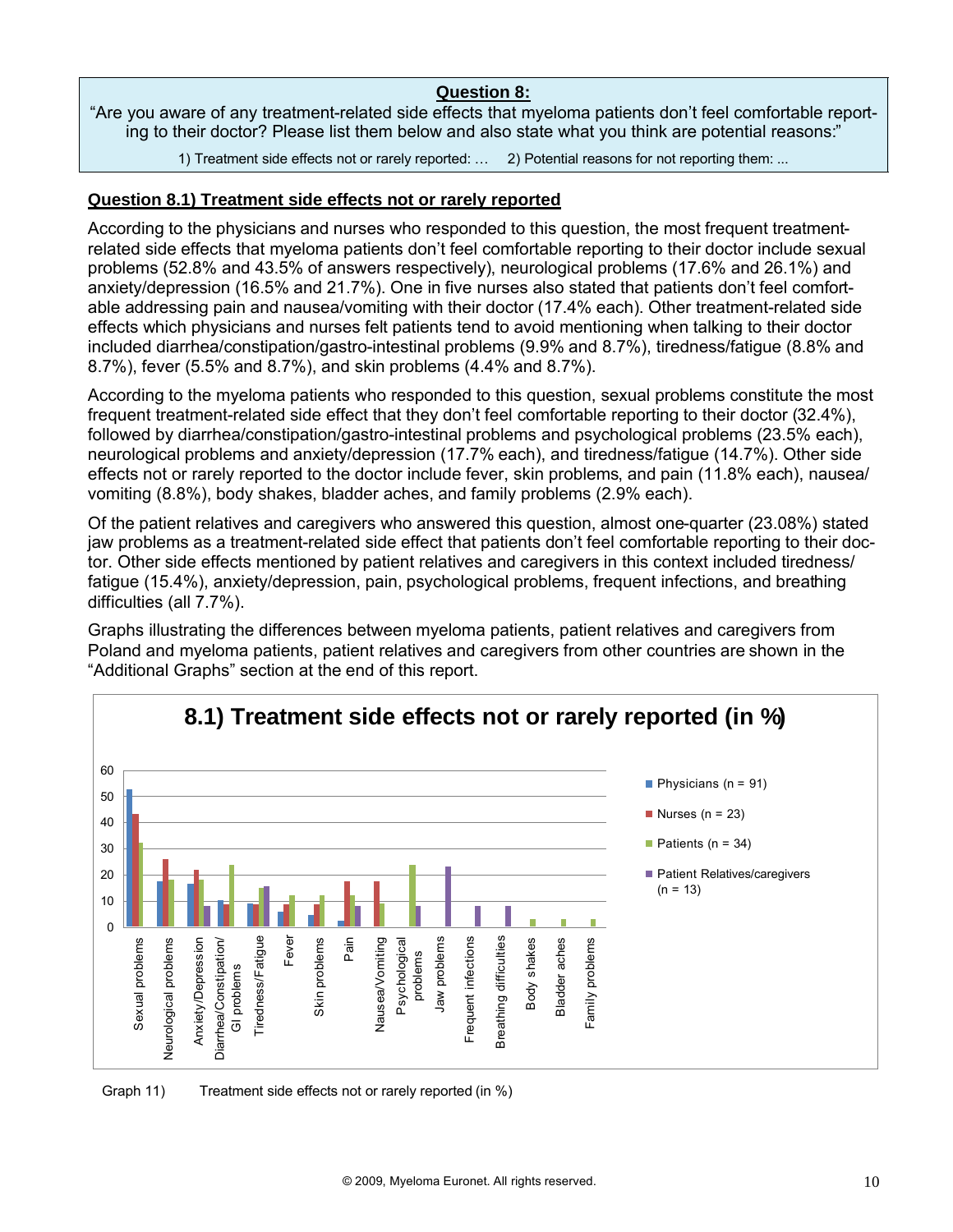## **Question 8.2) Potential reasons for not reporting treatment side effects**

When asked about the potential reasons for not reporting treatment-related side effects, more than onequarter of the physicians (27.5%), more than one-third of the nurses (39.1%), more than one-fifth (20.6%) of the patients and close to one in ten patient relatives and caregivers (7.7%) who responded to this question stated that it was because of embarrassment/shyness.

The assumption of several physicians (8.8%) and nurses (17.4%) that patients might not report side effects out of fear that their treatment might have to be interrupted as a result was not confirmed by the answers given by myeloma patients. However, about one in seven patients (14.7%) and about one in ten nurses (8.7%) and patient relatives and caregivers (7.7%) considered poor doctor-patient communication to be a potential reason for not reporting treatment-related side effects. This potential reason was not mentioned by any of the physicians who responded to this question.

Regarding treatment side effects as "normal" (i.e. as a normal part of treatment) was stated as another potential reason for not reporting treatment side effects by some of the participants who answered this question (5.5% of physicians, 4.4% of nurses, 2.9% of patients, and 7.7% of patient relatives and caregivers).

Graphs illustrating the differences between myeloma patients, patient relatives and caregivers from Poland and myeloma patients, patient relatives and caregivers from other countries are shown in the "Additional Graphs" section at the end of this report.



Graph 12) Potential reasons for not reporting treatment side effects (in %)

## **Question 9:** "Appropriate management of treatment-related side effects is one of many important aspects of myeloma treatment and care. How would you rate your experience with regards to:" 1) = Management of treatment side effects;  $2$ ) = Patient access to information and support;  $3$ ) = Access to novel treatments;  $4$ ) = Coverage of treatment costs;  $5$ ) = Overall quality of treatment and care; 6) = Psycho-social support offered; 7) = Emotional support offered 1) = Very satisfied; 2) = Fairly well satisfied; 3) = Satisfied; 4) Not too satisfied; 5) Not satisfied at all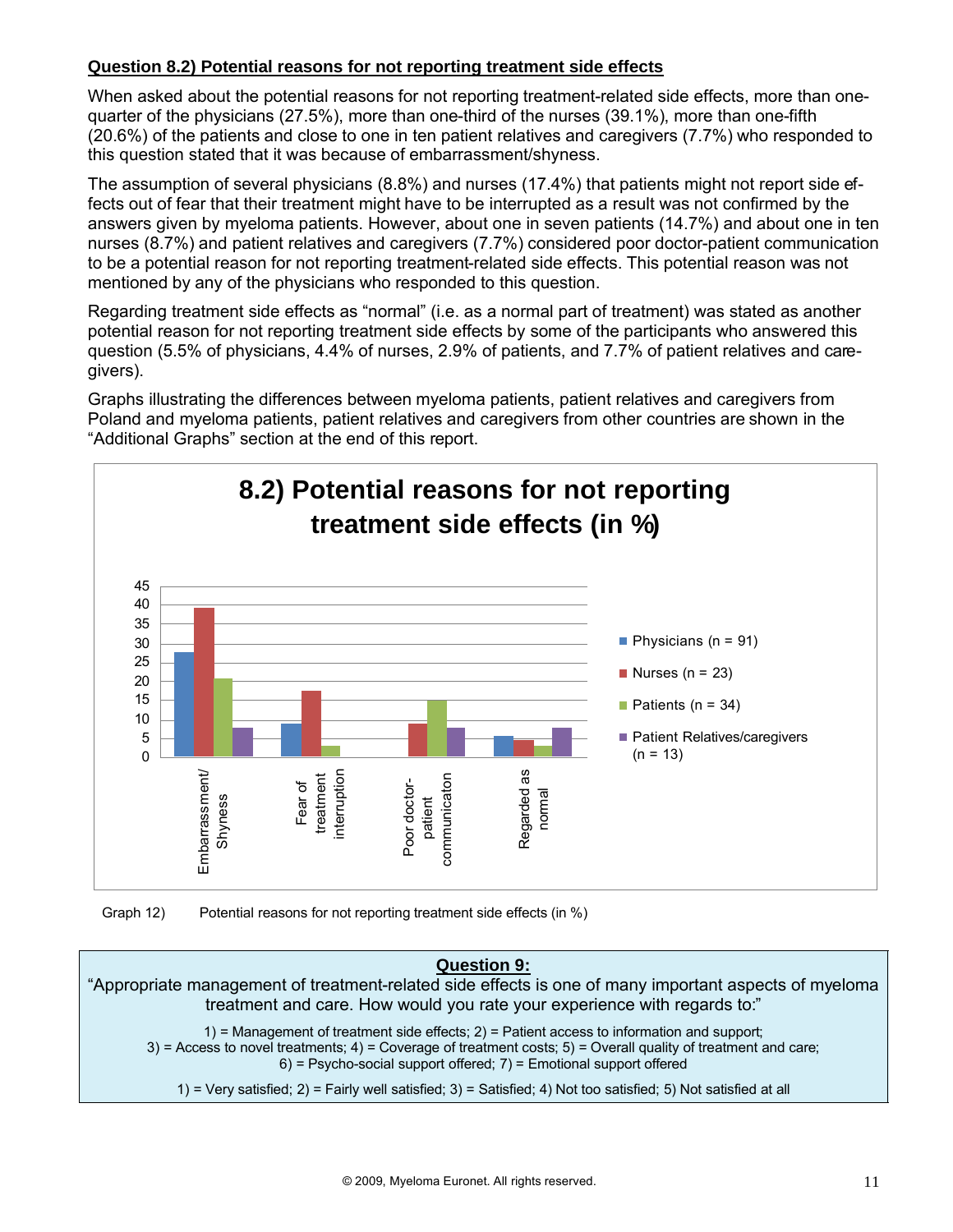## **Question 9.1) Management of treatment side effects**

Of the physicians who responded to this first out of seven general question about myeloma treatment and care, less than half were "very satisfied" (12.4%) or "fairly well satisfied" (34.1%) with the management of treatment side effects, while more than 50% were "satisfied" (39.4%) or "not too satisfied" (14.2%) with the management of the side effects of myeloma treatment.

The nurses who answered this question had a better opinion of the management of treatment side effects: About one-quarter of them (24.6%) were "very satisfied," about half of them (49.2%) were "fairly well satisfied," and about another quarter of them (26.2%) were either "satisfied" or "not too satisfied" with how myeloma treatment side effects are managed.

About half of the patients who responded to this question (49.1%) were either "very satisfied" or "fairly well satisfied" with the management of treatment side effects, about one-quarter (28.9%) were "satisfied," and more than one in five patients (22.1%) was either "not too satisfied" or "not satisfied at all" with the way treatment side effects are managed.

The level of dissatisfaction with the management of treatment side effects was even higher with the patient relatives and caregivers who answered this question: About one-third of them (30%) were either "very satisfied" or "fairly well satisfied," another third (36.3%) were "satisfied," and the final third (33.8%) were either "not too satisfied" or "not satisfied at all" with how myeloma treatment side effects are managed.



Graphs illustrating the differences between myeloma patients, patient relatives and caregivers from Poland and myeloma patients, patient relatives and caregivers from other countries are shown in the "Additional Graphs" section at the end of this report.

Graph 13) Management of treatment side effects (in %)

## **Question 9.2) Patient access to information and support**

When asked about their satisfaction regarding patient access to information and support, less than one half of the physicians who answered this question (46.1%) stated that they were either "very satisfied" or "fairly well satisfied," about one-third said that they were "satisfied," and about one in five physicians (18.4%) stated that they were either "not too satisfied" or "not satisfied at all" with patient access to information and support.

More than two-thirds of the nurses who responded to this question (68.8%) were either "very satisfied" or "fairly well satisfied" with the access of patients to information and support, one-quarter of them (25%) were "satisfied" and only a small number of nurses (6.3%) were "not too satisfied" or "not satisfied at all."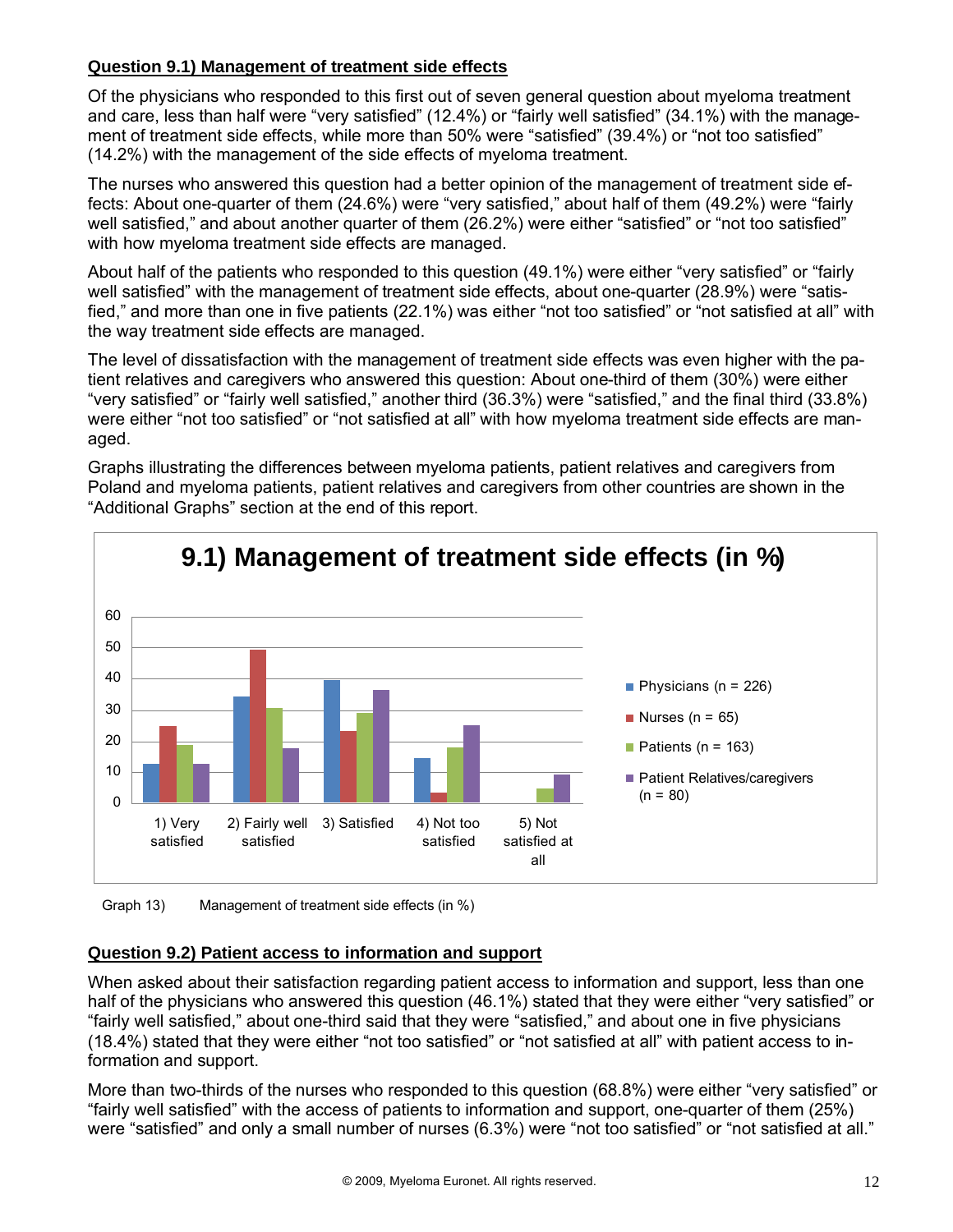Of the myeloma patients who answered this question, about half (49.1%) stated that they were "very satisfied" or "fairly well satisfied" with patient access to information and support, about one-fifth (20.3%) were "satisfied" but around one-third of patients (30.7%) were "not too satisfied" or "not satisfied at all" regarding their access to information and support.

The patient relatives and caregivers who responded to this question were even more critical regarding the access of the myeloma patients they were representing in this survey to information and support: While only about one-fifth of them were either "very satisfied," "fairly well satisfied" or "satisfied" (19.1%, 17.9% and 19.1% respectively), almost half of them (44.1%) stated that they were "not too satisfied" or "not satisfied at all."

Graphs illustrating the differences between myeloma patients, patient relatives and caregivers from Poland and myeloma patients, patient relatives and caregivers from other countries are shown in the "Additional Graphs" section at the end of this report.



Graph 14) Patient access to information and support (in %)

## **Question 9.3) Access to novel treatments**

According to the outcome of this survey, access to novel myeloma treatments appears to be an issue for both physician and patient communities: While only about one in ten nurses (12.5%) who responded to this survey question was "not too satisfied" with access to novel treatments, more than one-fifth of physicians (22.4%), more than one-quarter of patients (26.8%) and almost half of the patient relatives and caregivers (44.5%) responded that they were either "not too satisfied" or "not satisfied at all" with access to novel treatments.

However, about one-quarter of the physicians, nurses and myeloma patients who answered this question (23.3%, 23.4% and 23.6% respectively) said that they were "very satisfied" with access to novel treatments.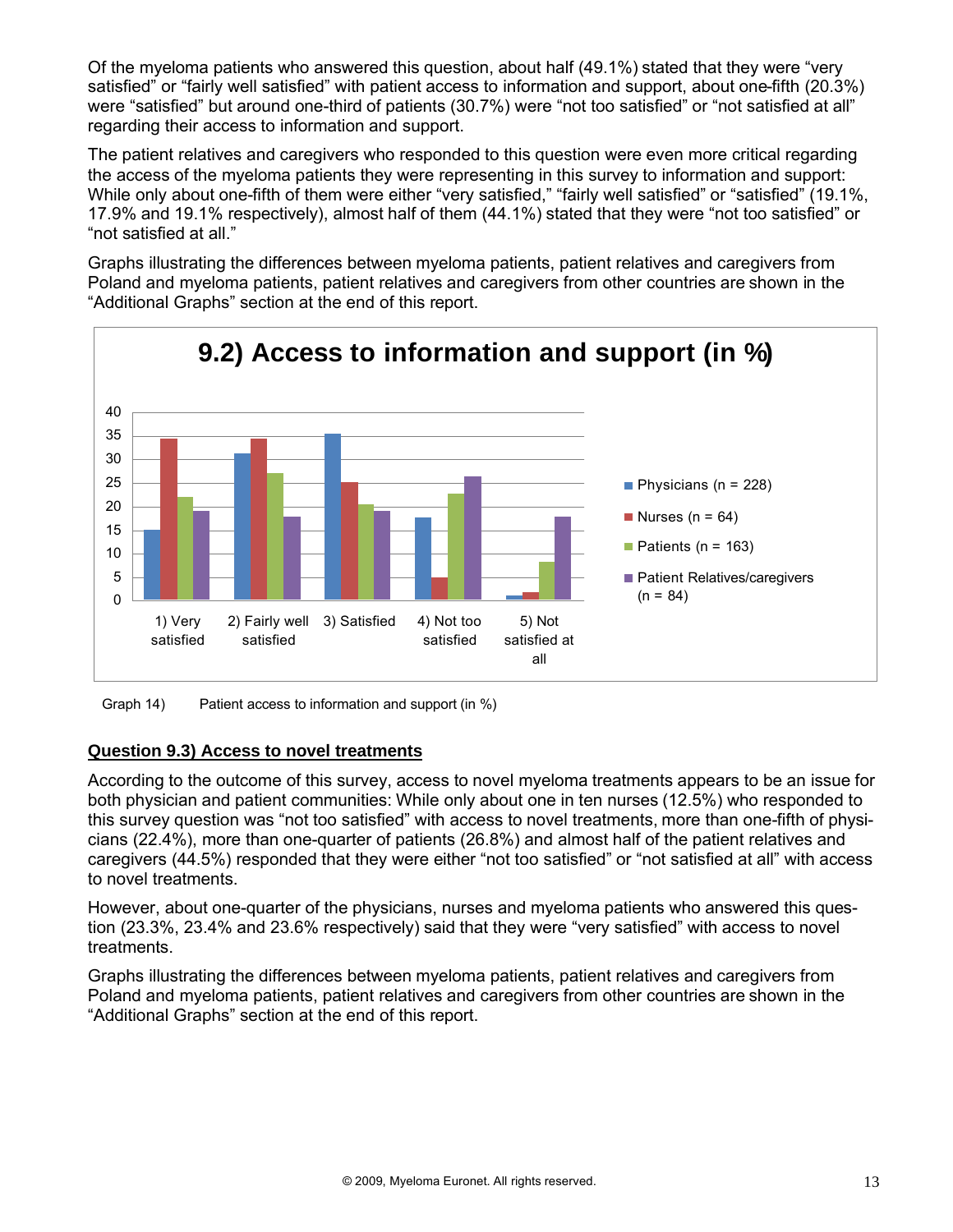

#### Graph 15) Access to novel treatments (in %)

## **Question 9.4) Coverage of treatment costs**

While almost two-thirds of the myeloma patients (60.6%) and close to half of the patient relatives and caregivers who responded to this question (47.4%) stated that they were "very satisfied" or "fairly well satisfied" concerning the coverage of myeloma treatment costs, more than one-third of the physicians (36.2%), one-fifth of the nurses (20.6%) and about one-quarter of the patient relatives and caregivers (23.1%) who answered this question said that they were "not too satisfied" or "not satisfied at all" with the coverage of treatment costs.



Graph 16) Coverage of treatment costs (in %)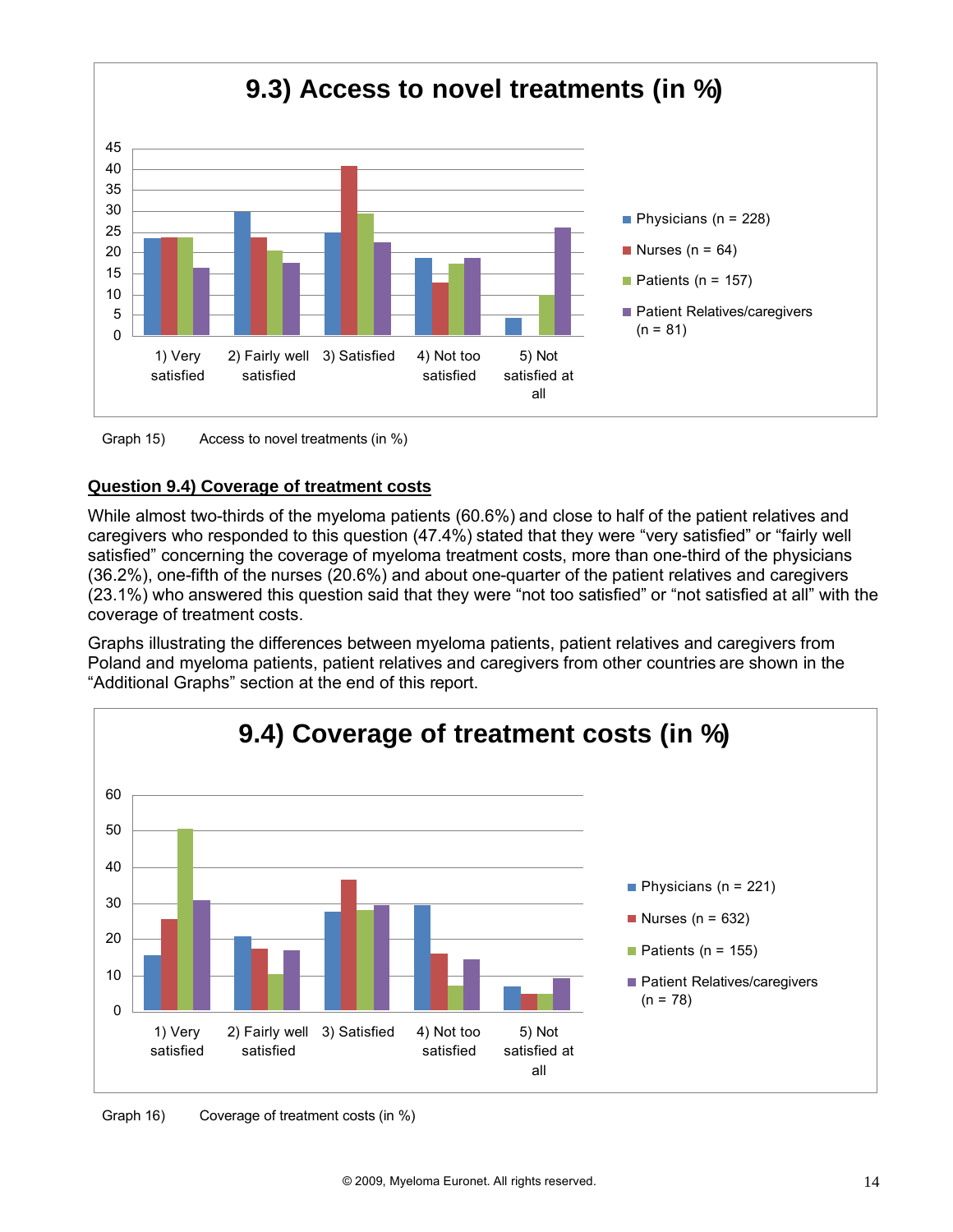## **Question 9.5) Overall quality of treatment and care**

When asked about how satisfied they were regarding the overall quality of myeloma treatment and care, almost half of the physicians (47.3%), more than two-thirds of the nurses (70.3%) and patients (67.3%), and almost half of the patient relatives and caregivers (47.6%) who have answered this question stated that they were either "very satisfied" or "fairly well satisfied" with the overall quality of treatment and care provided for myeloma patients.

However, about 15% of the physicians (15.3%), more than one in ten of the patients (12.3%) and more than one in five of the patient relatives and caregivers (20.7%) who responded to this question stated that they were either "not too satisfied" or "not satisfied at all" with the quality of myeloma treatment and care.

Graphs illustrating the differences between myeloma patients, patient relatives and caregivers from Poland and myeloma patients, patient relatives and caregivers from other countries are shown in the "Additional Graphs" section at the end of this report.





#### **Question 9.6) Psycho-social support offered**

According to the answers received in response to this survey, psycho-social support for people affected by myeloma is an area that leaves a lot to be desired: More than one-third of the physicians (40.4%), almost one-quarter of the nurses (24.6%), almost half of the patients (46.1%), and more than half of the patient relatives and caregivers (54.3%) who responded to this question said that they were either "not too satisfied" or "not satisfied at all" with the psycho-social support offered.

The only group of participants of which more than half (56.9%) stated that they were "very satisfied" or "fairly well satisfied" with this kind of support were the nurses. Of the physicians who responded to this question, less than one-third (28.5%) stated that they were "very satisfied" or "fairly well satisfied" with the psycho-social support offered to those affected by myeloma.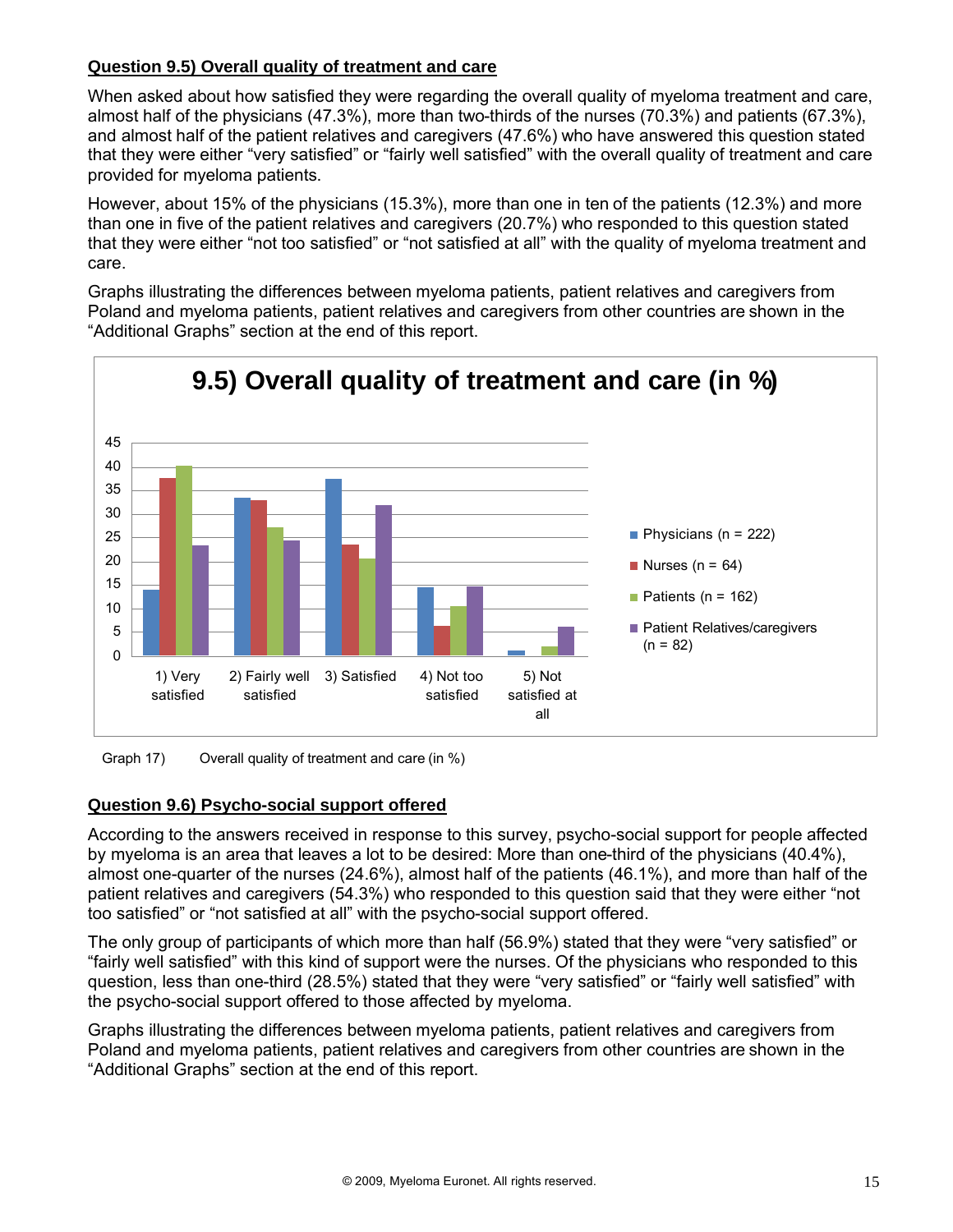

Graph 18) Psycho-social support offered (in %)

## **Question 9.7) Emotional support offered**

As with psycho-social support, the nurses who responded to this question were the only group of which more than half (58.1%) stated that they were "very satisfied" or "fairly well satisfied" with the emotional support offered to people affected by myeloma. Correspondingly, only about one in five nurses (17.8%) said that they were "not too satisfied" or "not satisfied at all" with the emotional support offered. This, however, was stated by more than one-third of the physicians (37.2%), almost half of the patients (46.9%) and more than half of the patient relatives and caregivers (51.9%) who responded to this question.

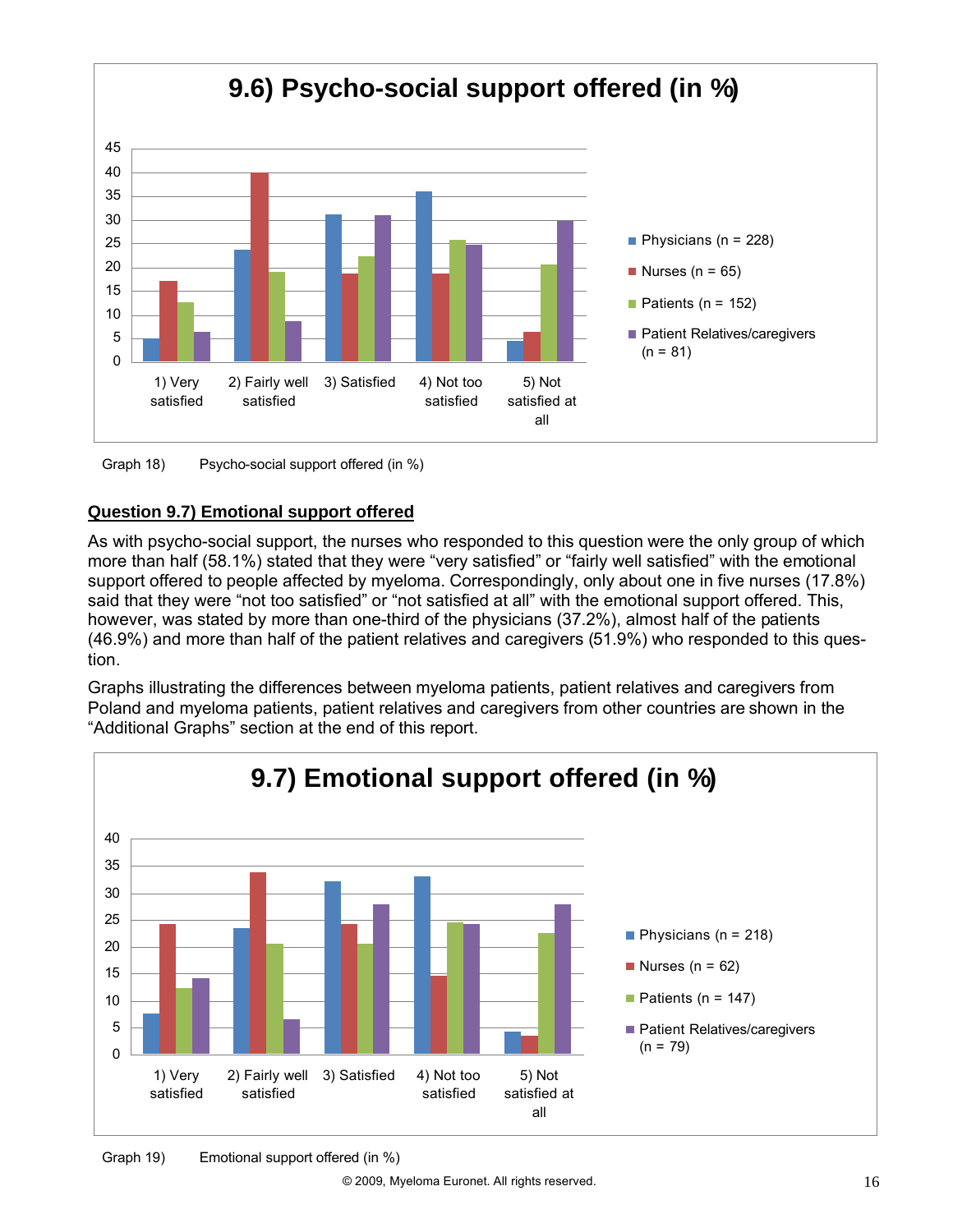# **Additional Graphs**



#### **Question 1 for patients/patient relatives/caregivers**

Graph 3a) Years of myeloma treatment as indicated by Polish patients, patient relatives and caregivers and patients, patient relatives and caregivers from other countries (in %)



#### **Question 2 for patients/patient relatives/caregivers**

Graph 4a) Current phase of myeloma treatment as indicated by Polish patients, patient relatives and caregivers and patients, patient relatives and caregivers from other countries (in %)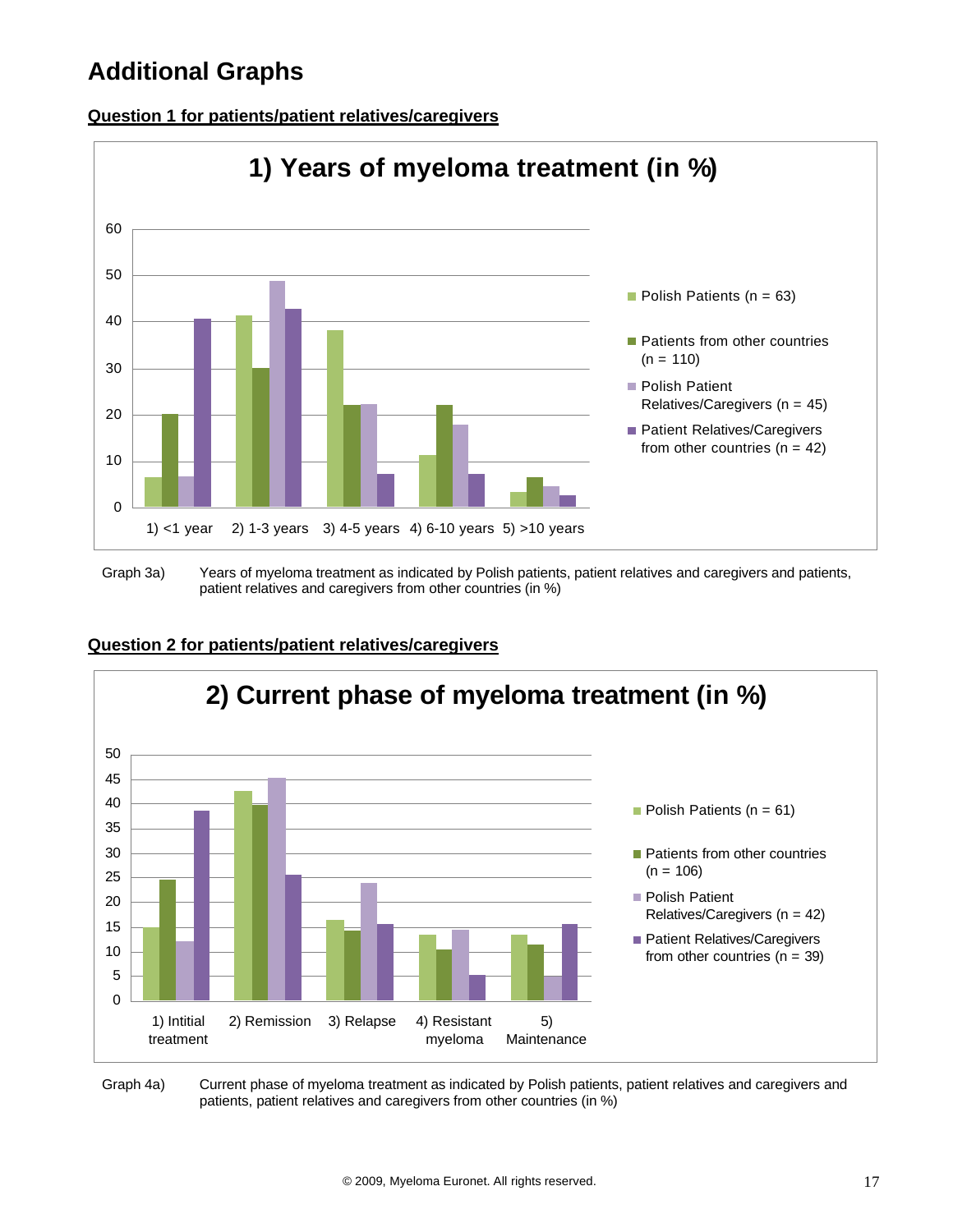



Graph 5a) Myeloma treatments received as indicated by Polish patients, patient relatives and caregivers and patients, patient relatives and caregivers from other countries (in %)





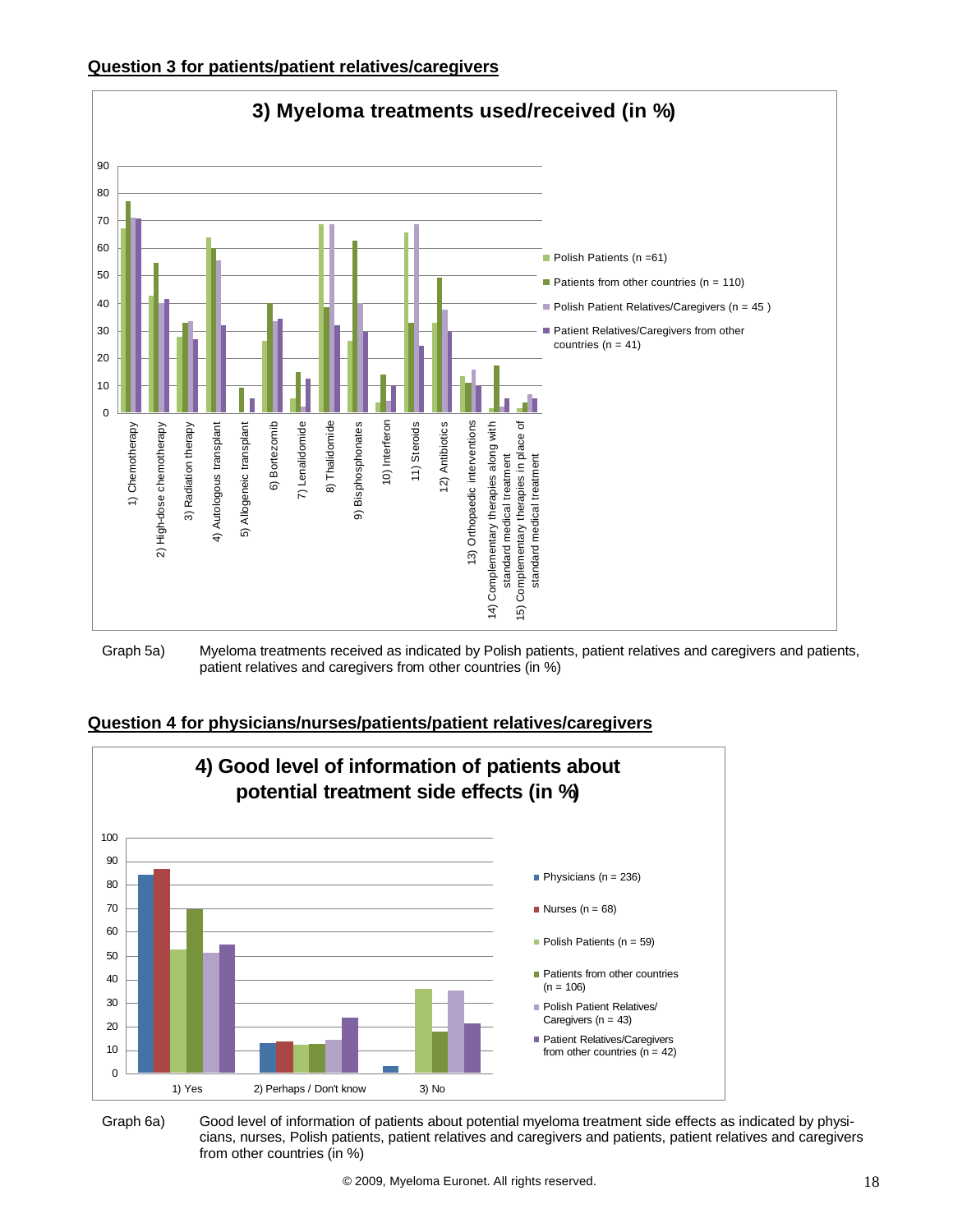

Graph 7a) Myeloma treatment side effects with the most negative impact on overall well-being as indicated by Polish patients, patient relatives and caregivers and patients, patient relatives and caregivers from other countries (in %)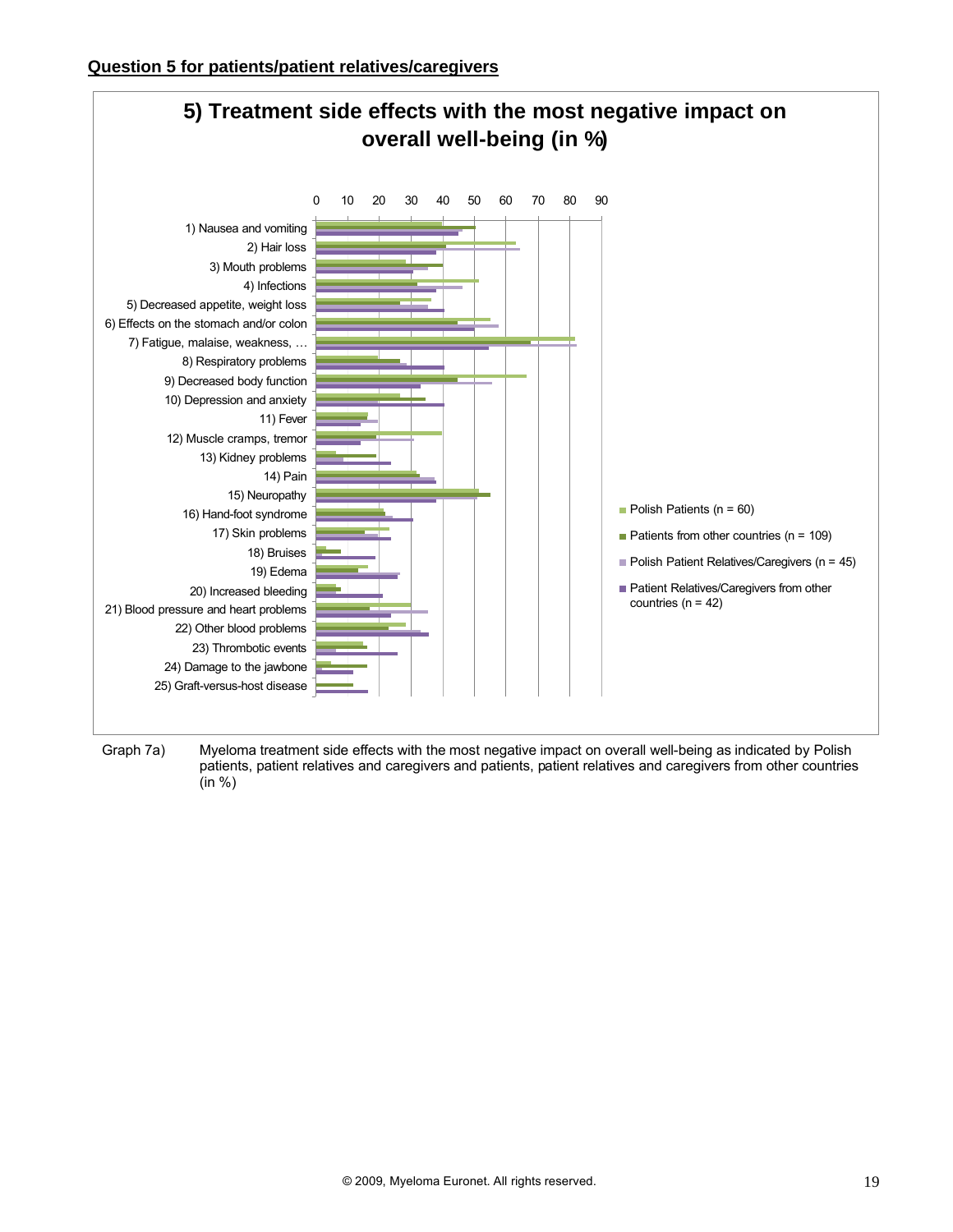

Graph 8a) Side effects experienced during myeloma treatment as indicated by Polish patients, patient relatives and caregivers and patients, patient relatives and caregivers from other countries (in %)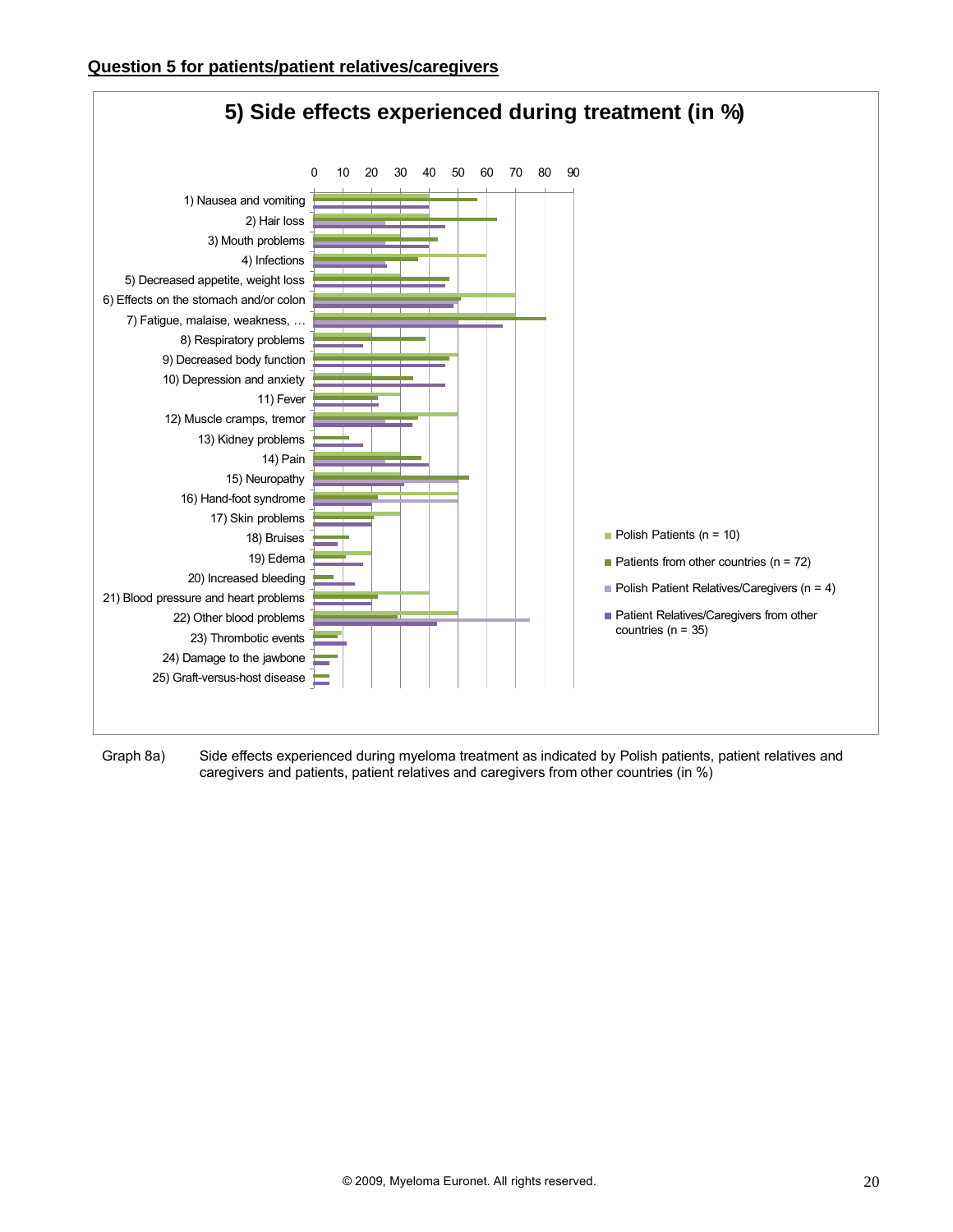

Graph 9a) Patients' satisfaction with doctor management of side effects as indicated by Polish patients, patient relatives and caregivers and patients, patient relatives and caregivers from other countries (in %)





Ä 2009, Myeloma Euronet. All rights reserved. 21 Graph 10a) Effect of treatment-related side effects on myeloma treatment as indicated by physicians, nurses, Polish patients, patient relatives and caregivers and patients, patient relatives and caregivers from other countries (in %)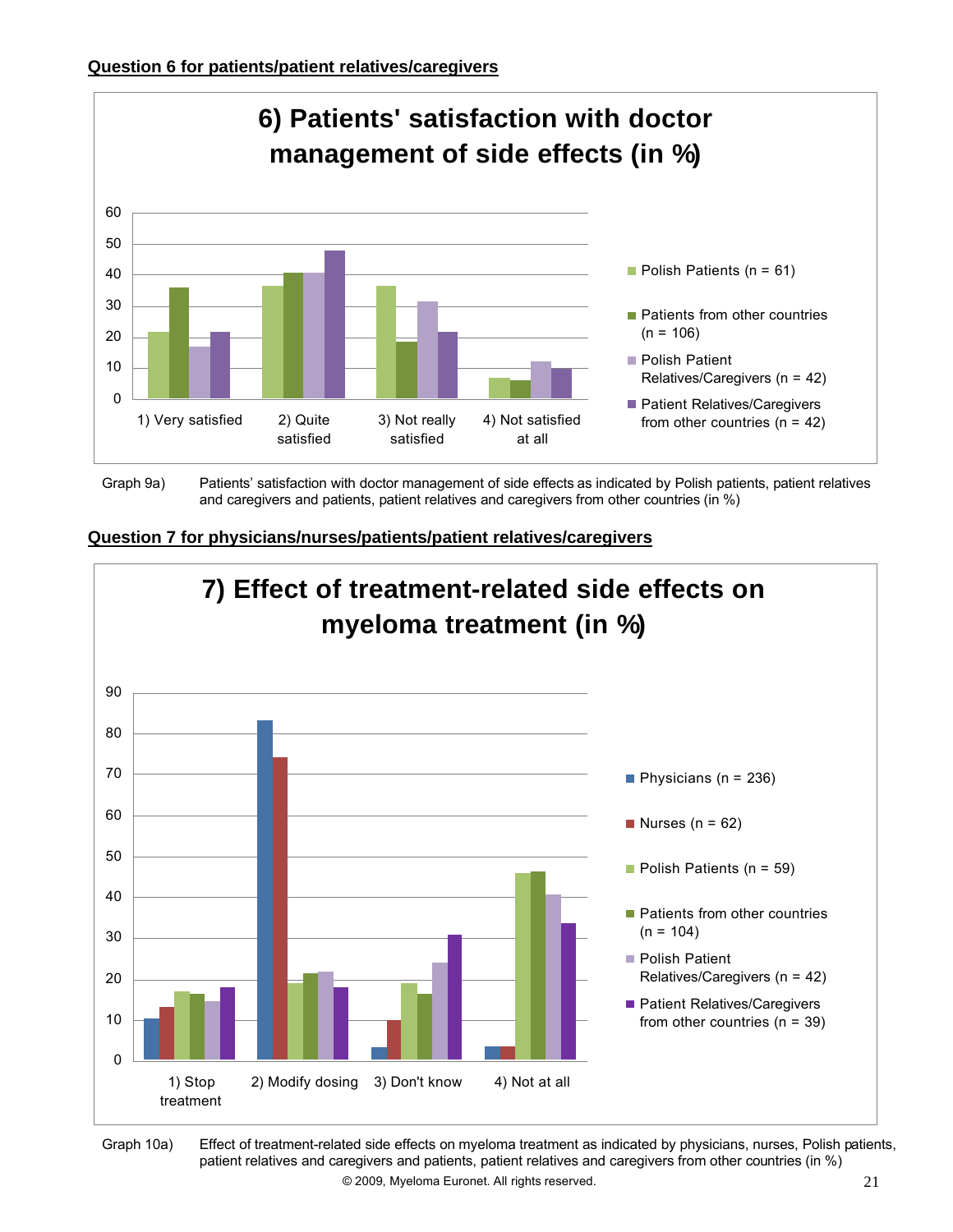

Graph 11a) Treatment side effects not or rarely reported as indicated by Polish patients, patient relatives and caregivers and patients, patient relatives and caregivers from other countries (in %)



#### **Question 8.2) for patients/patient relatives/caregivers**

#### Graph 12a) Reasons for not reporting side effects as indicated by Polish patients, patient relatives and caregivers and patients, patient relatives and caregivers from other countries (in %)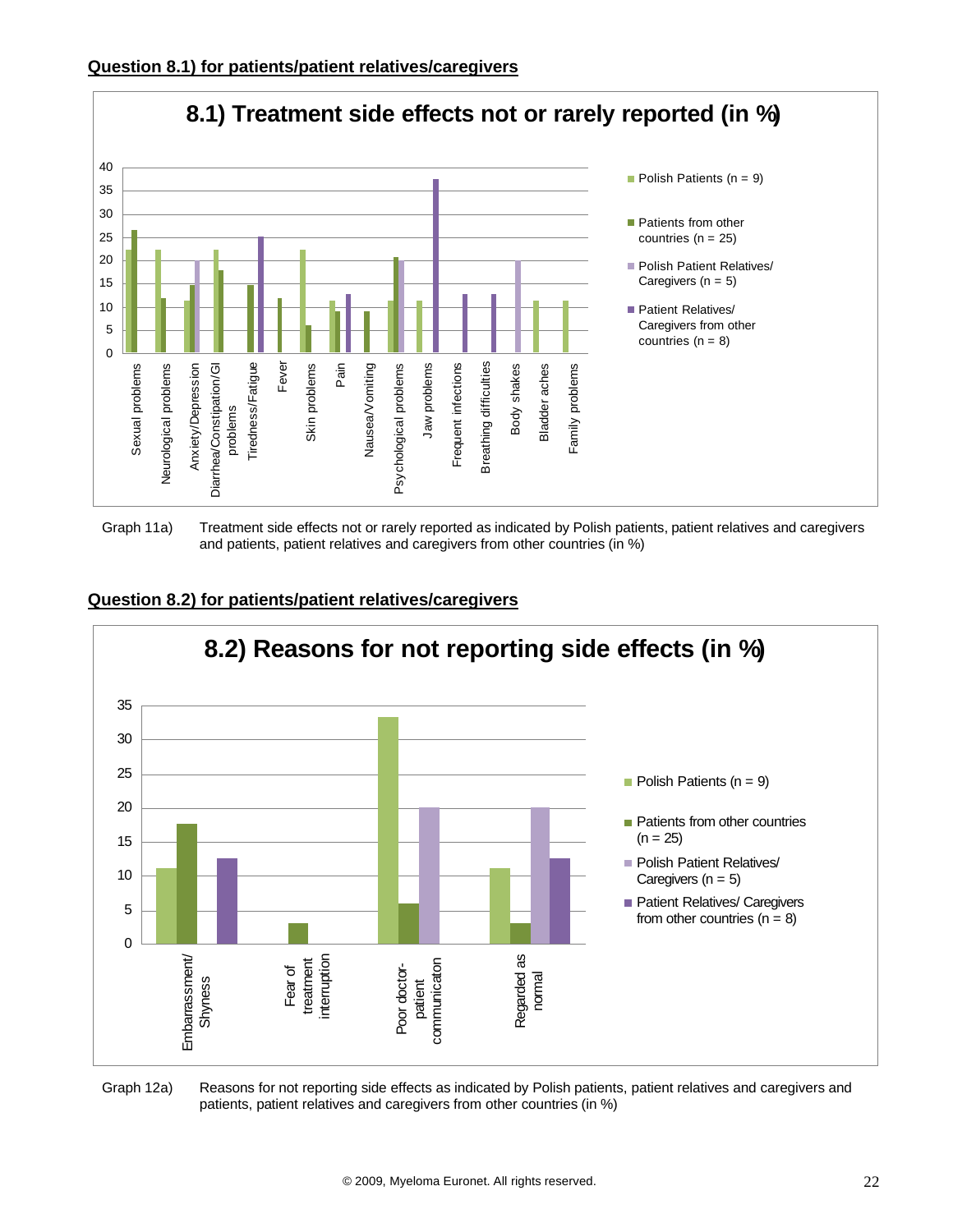

Graph 13a) Management of treatment side effects as indicated by Polish patients, patient relatives and caregivers and patients, patient relatives and caregivers from other countries (in %)



## **Question 9.2) for patients/patient relatives/caregivers**

Graph 14a) Patient access to information and support as indicated by Polish patients, patient relatives and caregivers and patients, patient relatives and caregivers from other countries (in %)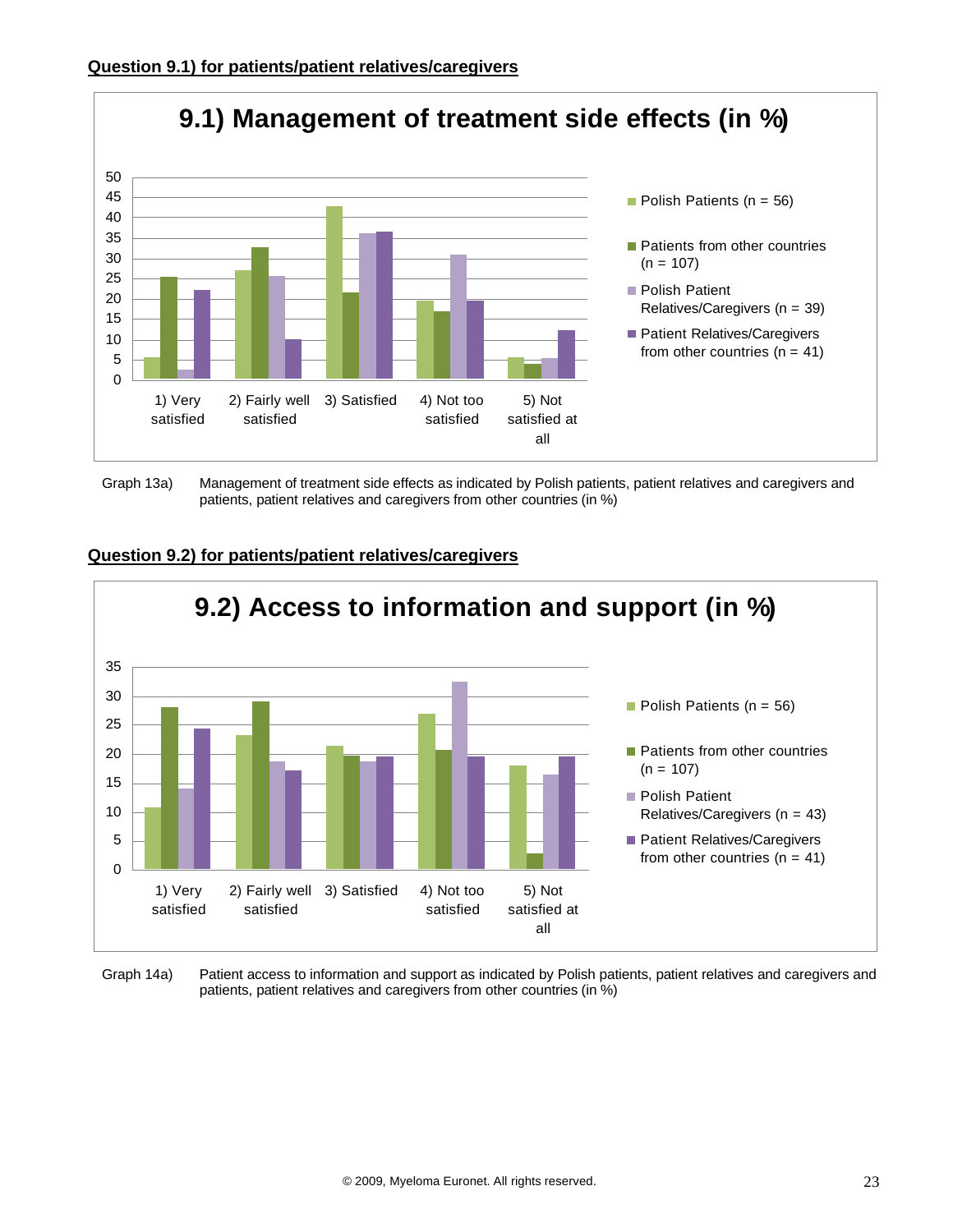

Graph 15a) Access to novel treatments as indicated by Polish patients, patient relatives and caregivers and patients, patient relatives and caregivers from other countries (in %)



#### **Question 9.4) for patients/patient relatives/caregivers**

Graph 16a) Coverage of treatment costs as indicated by Polish patients, patient relatives and caregivers and patients, patient relatives and caregivers from other countries (in %)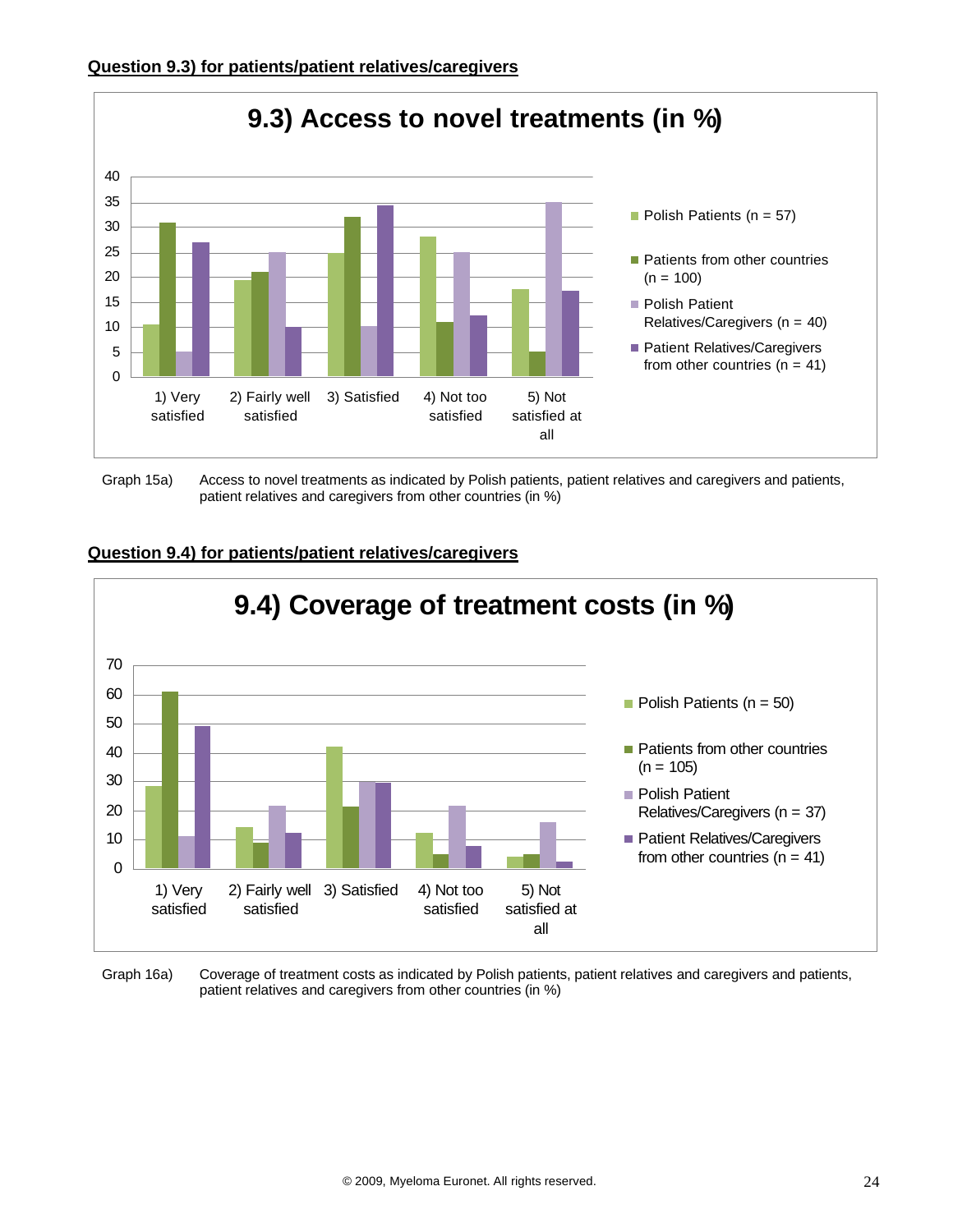

Graph 17a) Overall quality of treatment and care as indicated by Polish patients, patient relatives and caregivers and patients, patient relatives and caregivers from other countries (in %)



#### **Question 9.6) for patients/patient relatives/caregivers**

Graph 18a) Psycho-social support offered as indicated by Polish patients, patient relatives and caregivers and patients, patient relatives and caregivers from other countries (in %)